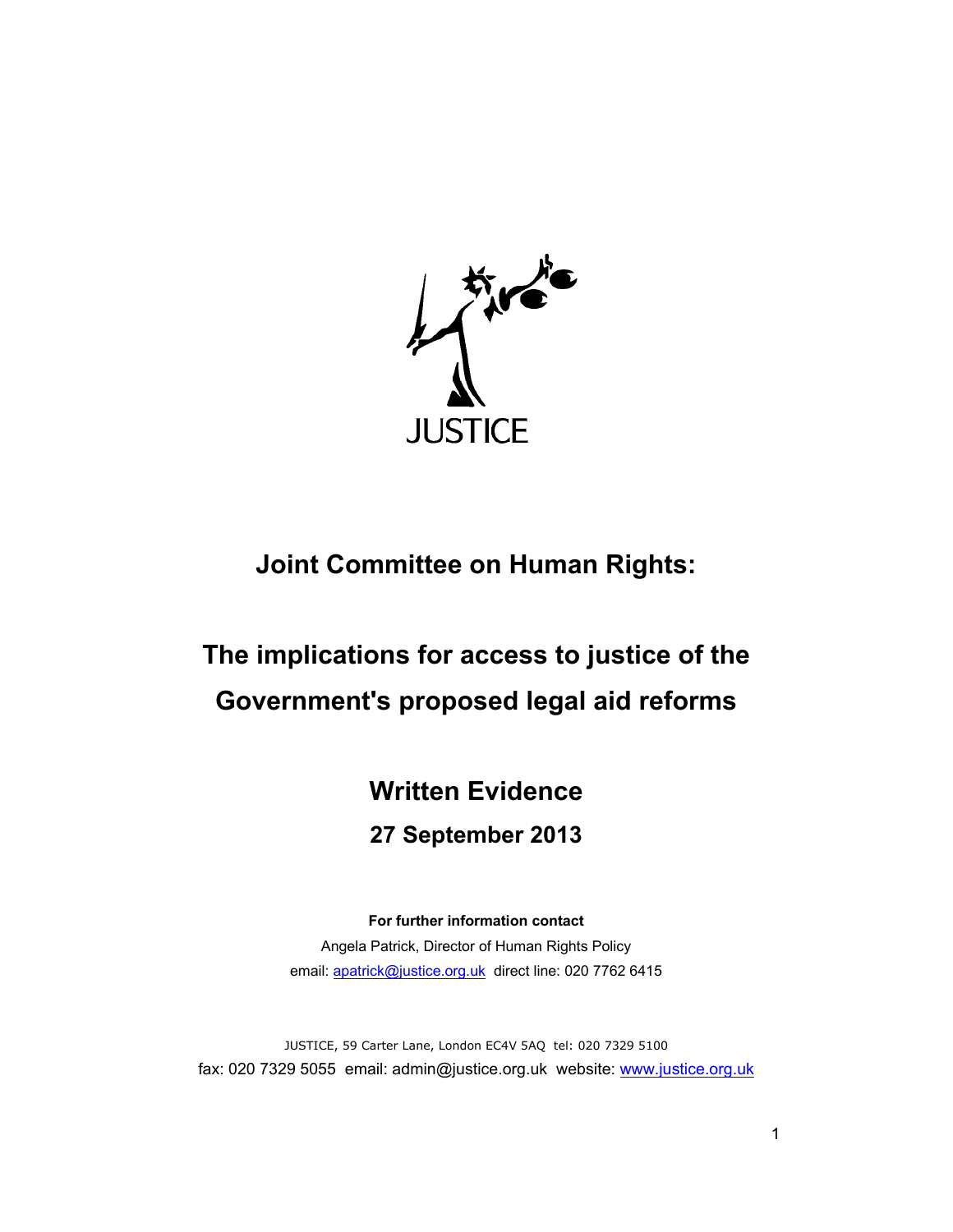*"I find it hard to believe that a government which truly respected the rule of law which had taken the trouble to understand what that phrase really means, and to study the consequences of what it has in mind - would have contemplated introducing the [civil legal aid proposals]".* 

**Lord Hope, Former President, Supreme Court** 

HL Deb, 11 July 2013, Col 469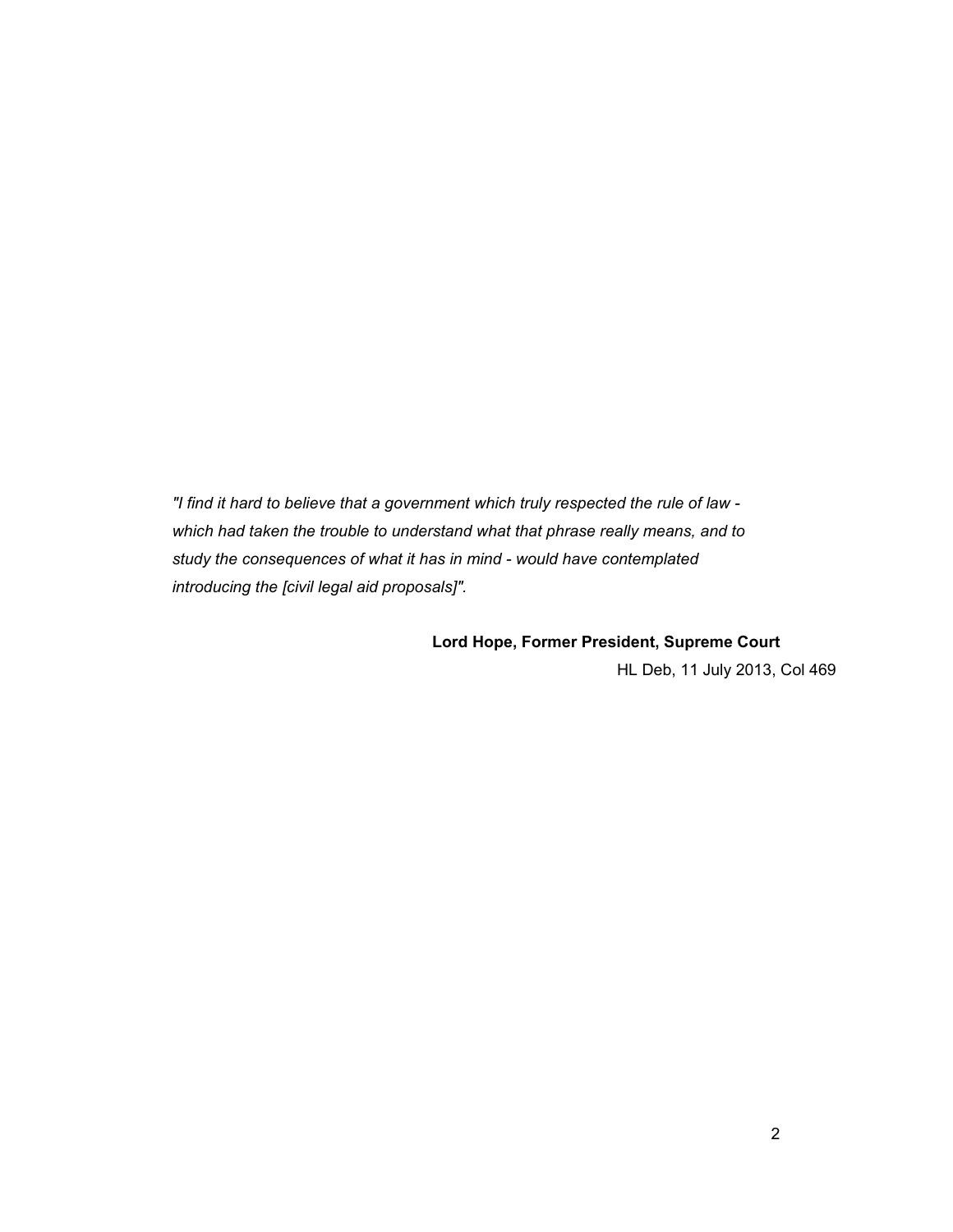**JUSTICE considers that the proposals for reform in** *Transforming legal aid* **are illconsidered, rushed and unsupported by evidence.** 

**We consider that each of the proposals under consideration by the JCHR will undermine the rule of law and significantly restrict access to justice for individuals without independent means. We are specifically concerned that the proposals to restrict eligibility for prisoners and persons with less than 12 months lawful residence are incompatible with the right to the equal protection of the law and the right to equal treatment protected by Article 14 ECHR and the HRA 1998. Further proposals to restrict access to judicial review are based upon scant evidence of the need for reform and could undermine the long-term constitutional function of judicial review.** 

**The Government has failed to answer serious concerns raised, including by representatives in both Houses, members of the senior judiciary, members of the legal professions and groups representing individuals affected by the proposed changes (from civil society and public bodies alike), about the constitutional function of legal aid, the impact of these measures on the effectiveness of our justice system and the credibility of our judiciary or the ability of individuals to hold public bodies to account.** 

**We regret that this process has become less about a rational approach to making justifiable savings and more about a new "ideological" approach to the distribution of legal aid, based not upon the complexity or seriousness of individuals' complaints, but about categories of persons deemed deserving or undeserving of public support by virtue of their status. This process appears to have become overtly politicised by Ministers suggestions in the press that cases funded by legal aid as time-wasting and unworthy and legal aid lawyers caricatured as "fat-cats" unduly drawing on public funds. Unsupported allegations that public law is used as a "promotional tool" for "left-leaning" organizations and lawyers undermine any confidence that the Government is approaching this exercise objectively.**<sup>1</sup>

**Yet, the Government proposes to introduce each of these significant changes by secondary legislation, over a short timetable of around 6-8 months, with little to no opportunity for effective parliamentary scrutiny.** 

**<sup>1</sup>** See for example, Daily Mail, The judicial review system is not a promotional tool for countless Left-wing campaigners, The Rt Hon Chris Grayling MP, Lord Chancellor, 6 September 2013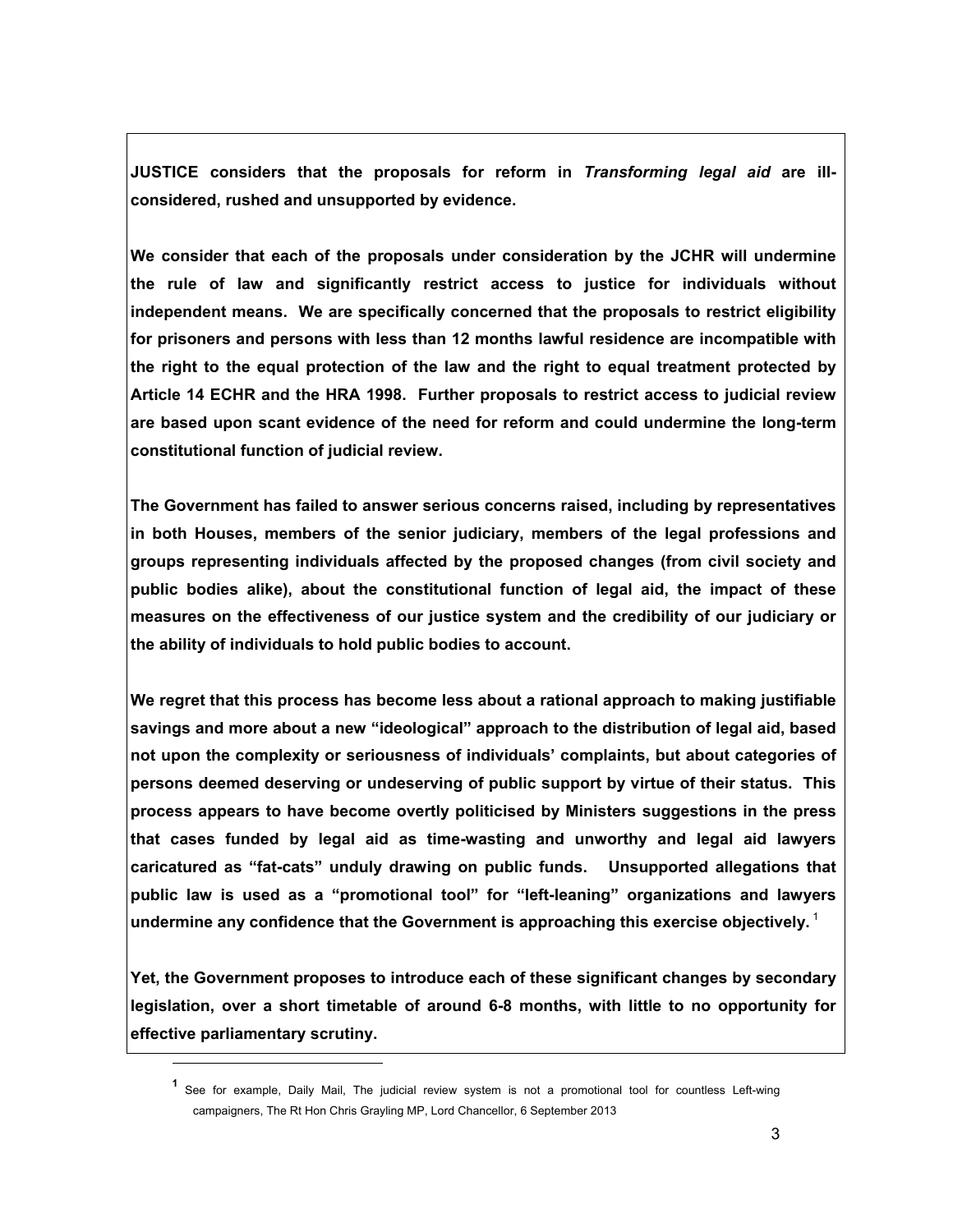#### **Background**

- 1. JUSTICE is an independent law reform organisation and the United Kingdom section of the International Commission of Jurists. Established in 1957, JUSTICE works to improve access to justice and to promote the *protection* of human rights and the rule of law. Over the past 55 years, JUSTICE has contributed to the development of policy on legal aid, including publishing research on the work of public defenders<sup>2</sup> and contributing to the debate on the long term impact of the significant changes introduced by the Legal Aid, Sentencing and Punishment of Offenders Act 2012 ("LASPO").**<sup>3</sup>** JUSTICE does not represent individuals and does not undertake legally aided work. However, for a significant period of our history, we supported individuals who sought to challenge miscarriages of justice with the support of experienced legal teams funded principally through legal aid. We continue to work on the importance of equal access to justice for all. We welcome the opportunity to submit evidence to the JCHR inquiry on the impact of certain of the proposals in the First Consultation Paper on access to justice and human rights.
- 2. On 9 April 2013, the Ministry of Justice published *Transforming legal aid: delivering a more credible and efficient system* ("*the First Consultation Paper*") for consultation.**<sup>4</sup>** The consultation closed on 4 June 2013, allowing around 40 working days for response. Having received over 16,000 responses, the Government published its response to the consultation, *Transforming Legal Aid: Next steps* ("*Next steps*")*,* on 5 September 2013.**<sup>5</sup>** A further specific consultation on judicial review – *Judicial Review: Proposals for further reform* ("*the Judicial Review Consultation*") – including proposals earlier considered in the *First Consultation Paper* were also published in September 2013.**<sup>6</sup>**

**<sup>2</sup>** See JUSTICE, *A Public Defender,* (1987) and *Public Defenders: Learning from the US experience,* (2001).

**<sup>3</sup>** For examples of our work on LASPO, see, our response to the Green Paper consultation – (http://www.justice.org.uk/resources.php/159/legal-aid-green-paper-justice-response), Press Summary (http://www.justice.org.uk/data/files/resources/282/press210611.pdf) and our letter to the Lord Chancellor on the principles of legal aid reform (http://www.justice.org.uk/resources.php/48/legal-aid-cuts-must-be-guided-byprinciple).

**<sup>4</sup>** CP 14/2013

**<sup>5</sup>** JUSTICE's response to the First Consultation Paper is available here: http://www.justice.org.uk/resources.php/349/transforming-legal-aid *Next steps,* here: https://consult.justice.gov.uk/digital-communications/transforming-legal-aid-next-steps

**<sup>6</sup>** https://consult.justice.gov.uk/digital-communications/judicial-review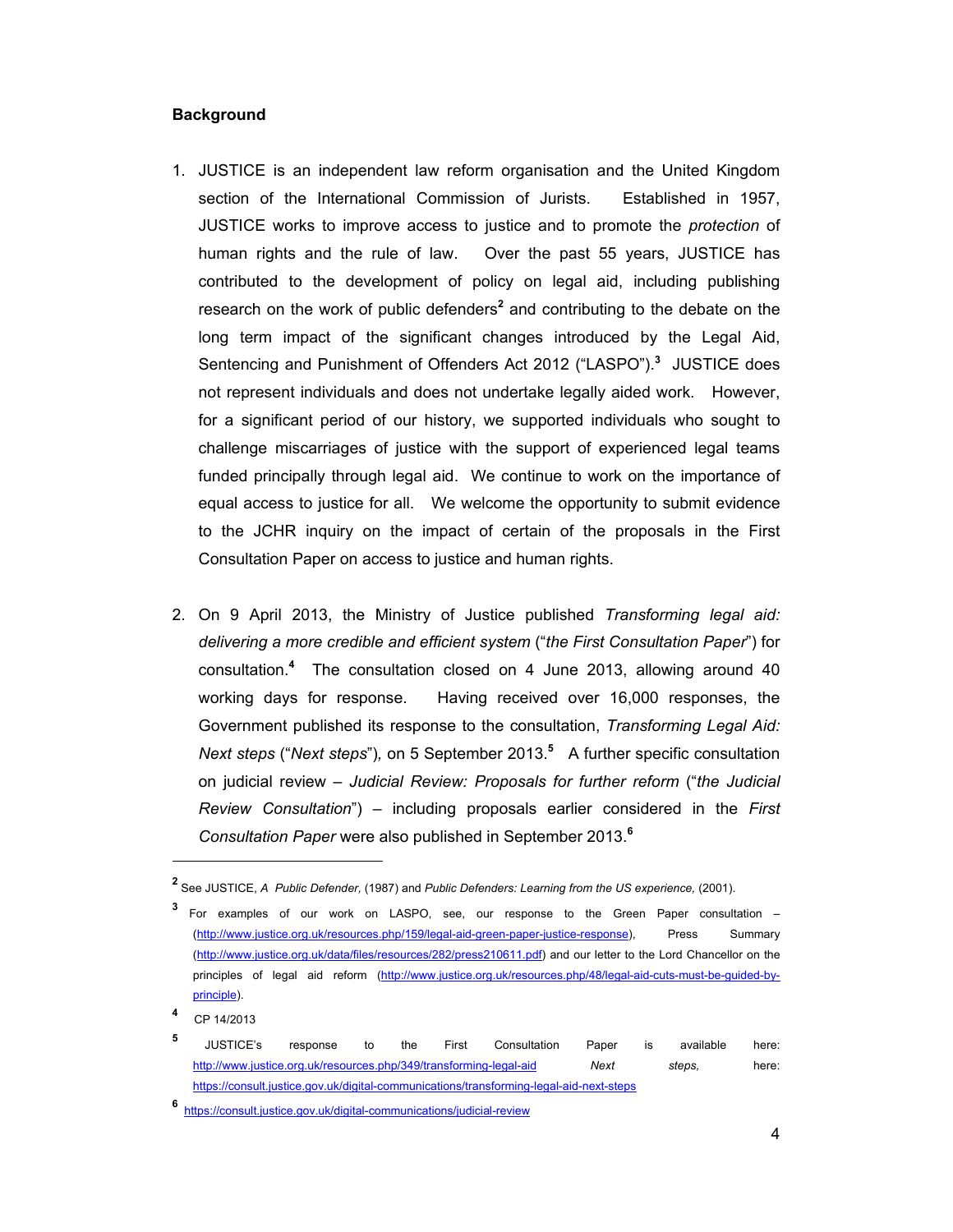3. We make specific comments on each of the four areas of concern for the JCHR below. As a preliminary, we make brief comments on the progress of the consultation, the timing of the review, the Government's approach to the formulation of this policy and the constitutional function of legal aid. In the interests of brevity, in the main, this submission will focus on our key human rights and access to justice concerns. Further detail can be found in JUSTICE's response to the *First Consultation Paper*. We would be happy to provide supplementary written or oral evidence to the Committee as required.

#### *Timing, effectiveness and evidence-based policy making*

- *4.* JUSTICE has a number of preliminary concerns about the conduct of the consultation:
	- a. *Timing:* Closely following implementation of the Legal Aid, Sentencing and Punishment of Offenders Act 2012, these proposals are rushed and unsupported by evidence. The First Consultation Paper acknowledged that the Government has been incapable of assessing the impact of LASPO, yet it set an ambitious timetable for reform. Offering less than 40 working days to respond and showing a clear disregard for evidencebased policy making, JUSTICE is concerned that this consultation process appears to have been a largely "tick-box" exercise. Despite receiving over 16,000 responses, the Government was capable of producing *Next Steps* over the long summer break, publishing its final proposals at the start of the Autumn party conference season at a time when Parliamentarians would have little opportunity for consideration. The timetable for reform remains swift, with the changes proposed to be largely complete by mid-2014. We regret the Lord Chancellor's response to the Committee's request for time to complete its inquiry. However, we consider that this reflects the urgency and lack of reflection evident in the Government's approach to these reforms thus far. Importantly, JUSTICE – and many other respondents to the consultation – have raised concerns that the introduction of badly-planned legislation, which is then subjected to early, costly challenges, would undermine even the Government's least ambitious plans of public litigation savings.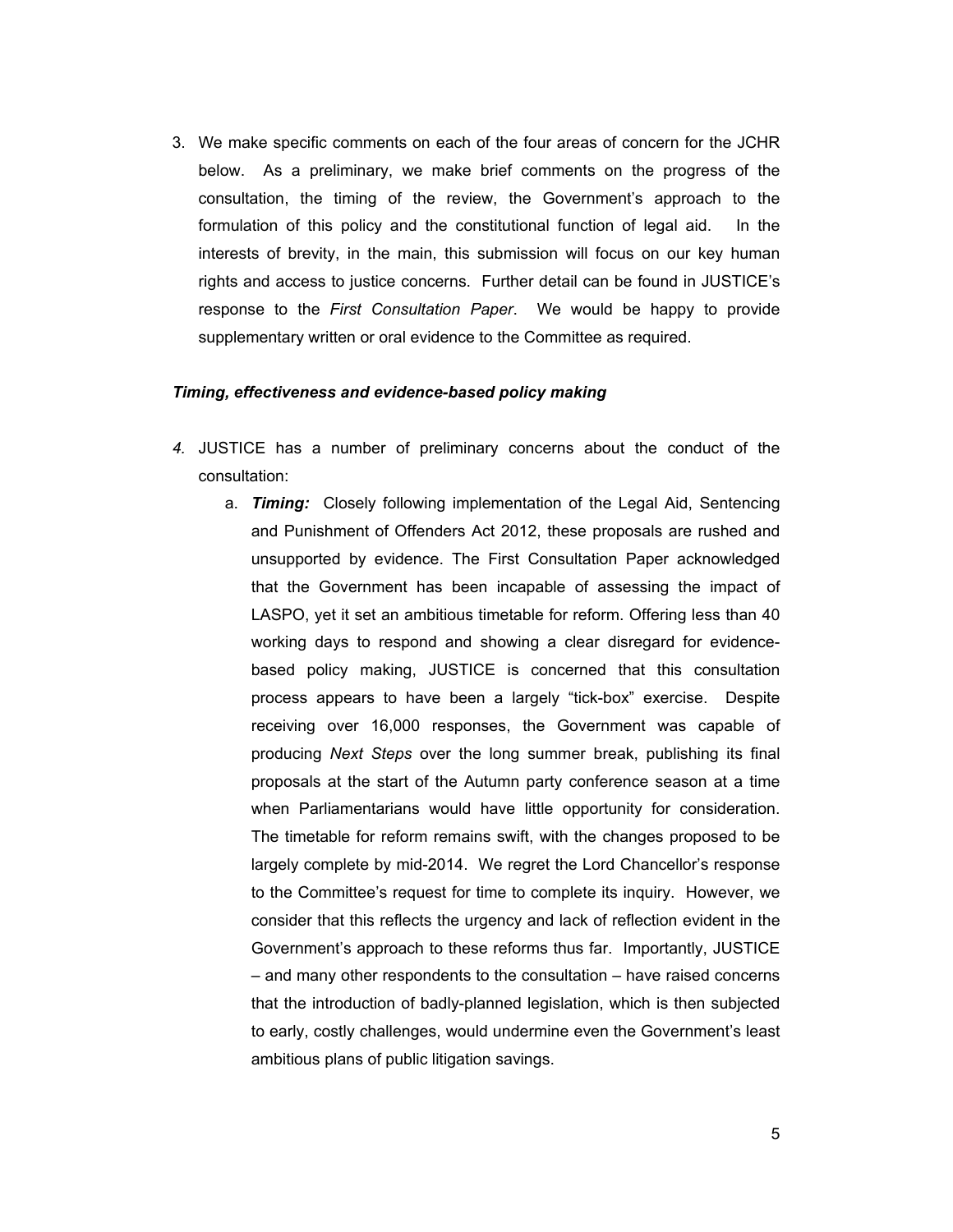- b. *Evidence based policy making:* A number of flaws in the Consultation Paper undermine the Government's commitment to evidence-based policy making:
	- i. The case for reform is broadly based on assertions and implications, and expressed in pejorative language.
	- ii. Evidence to support the Government's case for reform is routinely absent. Where evidence or argument is provided, it is weak and undermined by simple analysis.
	- iii. The Impact Assessments provided lack information and are not fit for purpose.
	- iv. Ministers appear to have approached the consultation with a fixed ideological position and a closed mind.

We deal with each of these concerns in greater detail in our response to the *First Consultation Paper*. However, we are concerned that the inadequacy of the evidence for reform is compounded by the short treatment of the consultation in *Next Steps,* specifically, in Annex B*.* The analysis of the concerns expressed by many of the consultation responses, including members of the senior judiciary and public authorities who will be affected by these changes, is cursory.

c. *Legal basis for the reforms:* The Government considers that these changes can be made in secondary legislation with limited need for further parliamentary scrutiny. We are concerned that a number of the relevant proposals will be open to challenge under the Human Rights Act 1998, the Equality Act 2010 and LASPO itself.**<sup>7</sup>** We have some doubts over the Government's analysis, expressed below. As the Government proposes to make these changes by secondary legislation, members may wish to a) subject the justification provided by Government for change to close scrutiny and b) ask Ministers to better explain the Government's view that these changes should not be subject to full parliamentary scrutiny, but can be lawfully introduced by secondary legislation.

**<sup>7</sup>** For example, the removal of the right to choose may have been unlawful pursuant to section 27(4) LASPO. The Government maintains its view that the residency test may be introduced through secondary legislation following LASPO. While LASPO clearly permits the Secretary of State to make arrangements for the provision of legal aid, it is difficult to argue that this power includes the ability to exclude whole classes of persons from eligibility without further scrutiny by Parliament.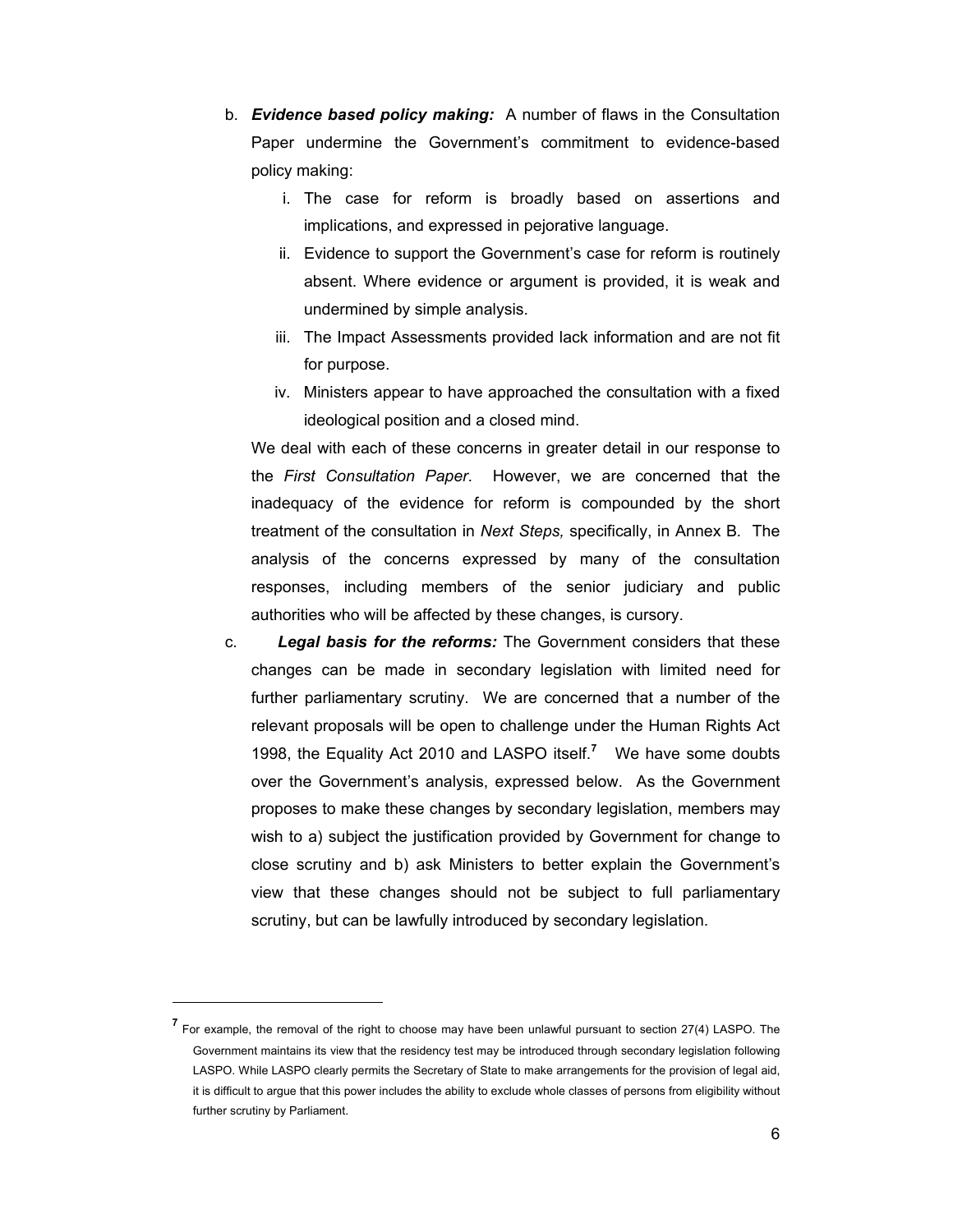#### *The constitutional significance of legal aid and human rights law*

- 5. The *First Consultation Paper* entirely neglected to consider the significance of access to legal aid for the rule of law or its wider constitutional importance for the effective operation of our civil and criminal justice system. This default is not remedied by the cursory treatment of the concerns raised by many consultation respondents in Annex B to *Next Steps.*
- 6. It is clear that both the domestic common law and our international legal obligations support effective and equal access to justice within the civil and criminal justice system, in order to enable individuals to protect their rights in law. Those standards exist to ensure that within our jurisdiction everyone may enjoy equality before the law, without unjustifiable exclusion on the basis of means, status or other characteristics.**<sup>8</sup>** As recognised by Lord Bingham, any other approach would fundamentally undermine our commitment to the rule of law:

[D]enial of legal protection to the poor litigant who cannot afford to pay is one enemy of the rule of law.**<sup>9</sup>**

7. The case law of the European Convention on Human Rights ("ECHR") expressly recognises that in order to protect the right to a fair hearing in cases which are legally complex, access to civil legal aid may be essential.**<sup>10</sup>** In determining access to legal aid in civil proceedings in cases where an individual is unable to fund civil litigation to protect his/her rights, the importance of the issue to be determined, the complexity of the case and his/her capacity to otherwise participate in the proceedings will be key.**<sup>11</sup>** The European Charter of

**<sup>8</sup>** See for example, *ex parte Khawaja* [1984] AC 74

**<sup>9</sup>** Tom Bingham, *The Rule of Law*, Allen Lane, London, 2010, pp. 85 and 88. That the rule of law included a requirement on the State to furnish civil legal aid, in addition to protection for those accused of crimes was clear. The rule of law includes that "means must be provided for resolving, without prohibitive cost or inordinate delay, bona fide civil disputes which the parties themselves are unable to resolve". That the principles of the common law protect the right of access to justice, including through the testing of rules which might inhibit access to the court is clear. See *R v Lord Chancellor ex p Witham* [1998] QB 575 (this case dealt with the implications of court fees for access to the courts).

**<sup>10</sup>** *Airey v Ireland (1979)* 2 EHRR 305 at 26

**<sup>11</sup>** *Steel & Morris v United Kingdom* (2005) 41 EHRR 22 at 59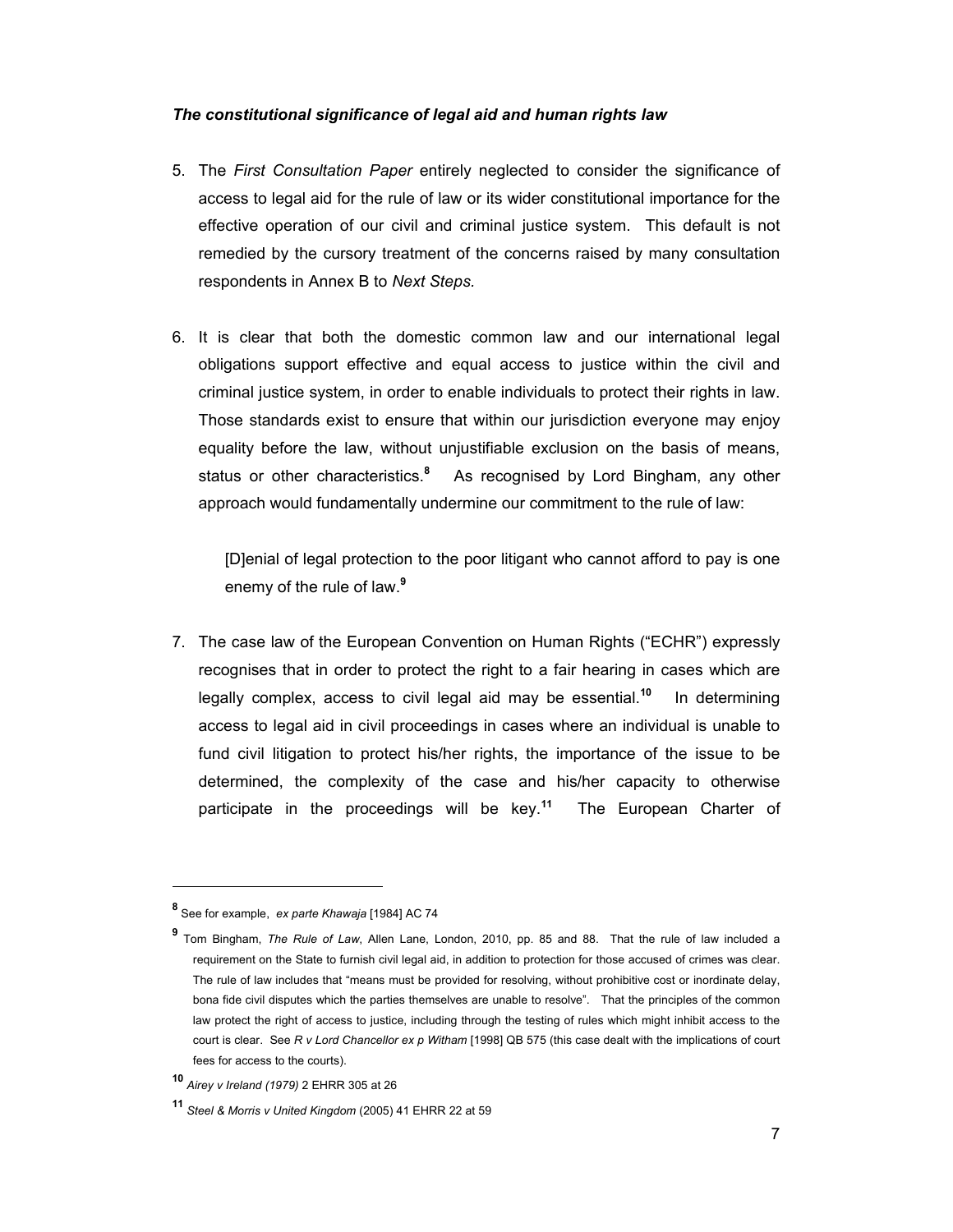Fundamental Rights builds on these standards where it is relevant.**<sup>12</sup>** Most recently, the United Nations ("UN") has recognised the need to provide guidance to States on the important role played by legal aid in ensuring democratic principles.**<sup>13</sup>**

8. In May, the UN Special Rapporteur on the Independence of Judges issued a stark statement on the global importance of legal aid as a "right in itself". She made clear that while States are free to determine their model for the provision for legal aid, it should be available to all those within the territory or subject to the jurisdiction and its provision must remain effective, accessible and independent from Government:

Legal aid is both a right in itself and an essential precondition for the exercise and enjoyment of a number of human rights, including the rights to a fair trial and to an effective remedy. It represents an important safeguard that contributes to ensuring the fairness and public trust in the administration of justice.

Legal aid should be as broad as possible...to contribute to the elimination of obstacles and barriers that impair or restrict access to justice by providing assistance to people otherwise unable to afford legal representation and access to the court system.**<sup>14</sup>**

9. Quite aside from the determination of whether a lack of legal assistance will undermine the right to a fair hearing as protected by the common law, the HRA

**<sup>12</sup>** The Government ought to recall its obligations to comply with Article 47 of the EU Charter of Fundamental Rights when implementing EU law, which provides that 'legal aid shall be made available to those who lack sufficient resources in so far as such aid is necessary to ensure effective access to justice.'. Importantly, Article 47 TEU does not include the additional requirement of Article 6 ECHR that a fair hearing be provided in the determination of "civil rights and obligations". See *DEB v Germany,* [2010] ECR I- 13849, 28.

**<sup>13</sup>** Several international and regional human rights treaties recognise access to free legal assistance as an essential component of the right to a fair trial. Although many of these focus on criminal justice, international law appears to mirror the requirements of the common law and the ECHR that legal assistance may be essential where otherwise a hearing would be rendered unfair. For example, In its General Comment No. 32 (2007), the Human Rights Committee acknowledged that "the availability or absence of legal assistance often determines whether or not a person can access the relevant proceedings or participate in them in a meaningful way", and encouraged States to provide free legal aid not only in criminal proceedings, but also in other cases where individuals do not have sufficient means to pay for it.

**<sup>14</sup>** A/HRC/23/43, Report of the Special Rapporteur on Judges and Judicial Independence, Geneva, 15 March 2013,. http://ap.ohchr.org/documents/dpage\_e.aspx?si=A/HRC/23/43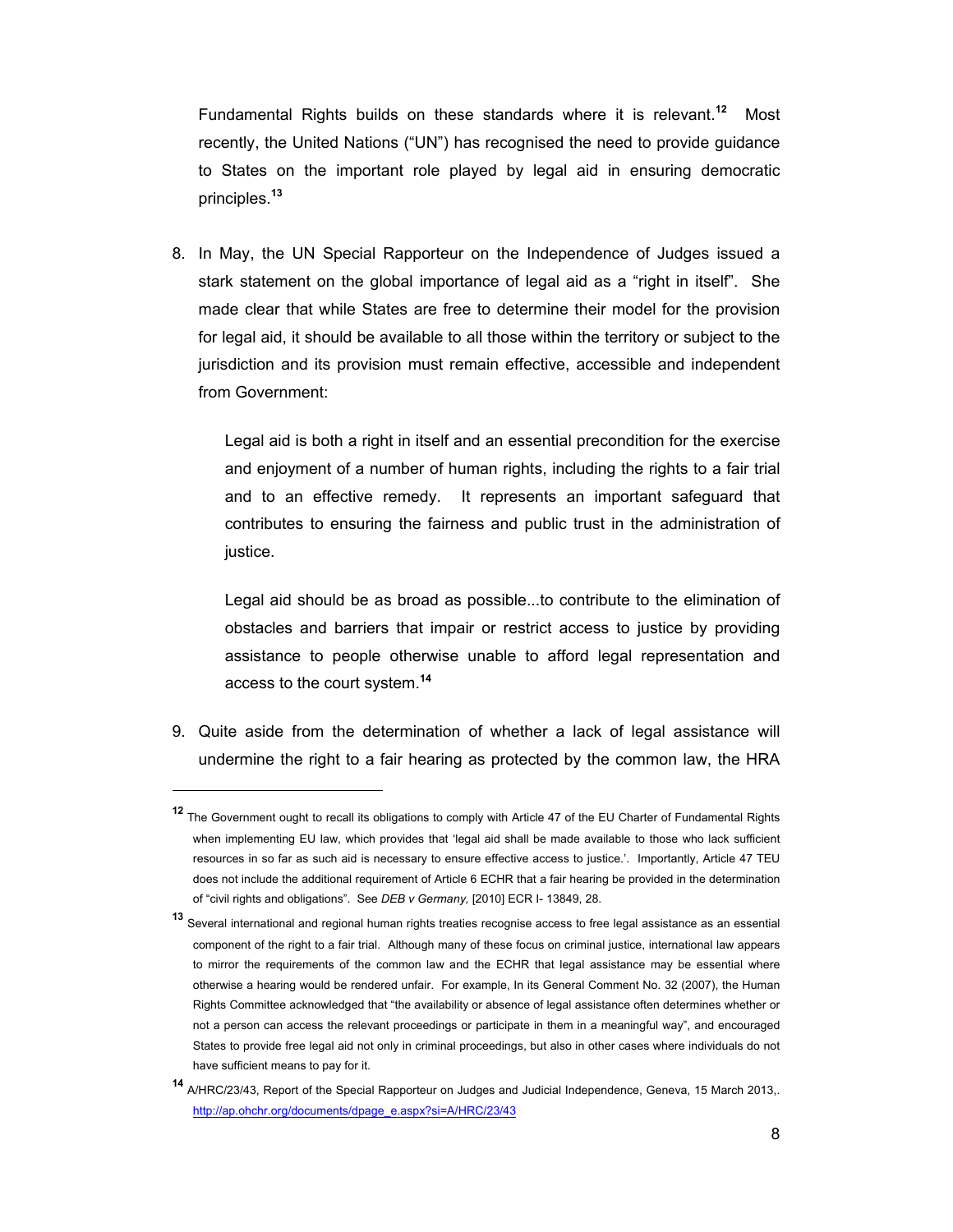1998 or the Charter of Fundamental Rights, JUSTICE considers it clear that a number of these measures are likely to amount to unjustifiable discrimination and incompatible with common law standards of equal access to the law and/or Article 14 ECHR.**<sup>15</sup>** We return to this issue in greater detail, below.

- 10. At a time when many countries are looking to the United Kingdom for inspiration to inform their own access to justice reforms, it is disappointing that we are proposing to develop our own system of legal aid without full consideration of our domestic or international commitments to support individual access to justice. In light of the specific statutory duties on the Lord Chancellor to uphold the rule of law, and the specific functions and responsibilities of the Ministry of Justice, which are inherently connected with maintaining the credibility of our justice system, this approach to such significant change is shortsighted.**<sup>16</sup>**
- 11. Clearly, it must be open to the Government and to Parliament to review whether the existing arrangements for legal aid are working, including whether the procedure adopted remains affordable and effective. However, the constitutional importance of access to justice places a significant responsibility on reformers to justify the need for change and to ensure that adequate safeguards are in place for the protection of the individual within both the civil and criminal justice systems. The Government has so far fallen short of this responsibility.

#### *Eligibility and the residence test*

 $\overline{a}$ 

12. JUSTICE strongly opposes the proposal to introduce a blanket ban on eligibility for legal aid based on residence. The Government proposes to exclude from civil legal aid anyone who cannot demonstrate that they are lawfully resident within the UK and that they have had 12 months continuous such residence. This discriminatory bar stops one small step short of an arbitrary exclusion from justice

**<sup>15</sup>** See also Article 21 TEU, which expressly prohibits discrimination on the basis of nationality.

**<sup>16</sup>** Constitutional Reform Act 2005, sections 1 and 17 set out the Lord Chancellor's statutory duty to uphold the rule of law. Section 17 makes reference to the Promissory Oath undertaken by the Lord Chancellor that: *"I do swear that in the office of Lord High Chancellor of Great Britain I will respect the rule of law, defend the independence of the judiciary and discharge my duty to ensure the provision of resources for the efficient and effective support of the courts for which I am responsible."* Legal Services Act 2007, section 1 further defines the regulatory objectives of the Legal Services Board and other relevant authorities as including (a) protecting and promoting the public interest; (b) supporting the constitutional principle of the rule of law; and (c) improving access to justice.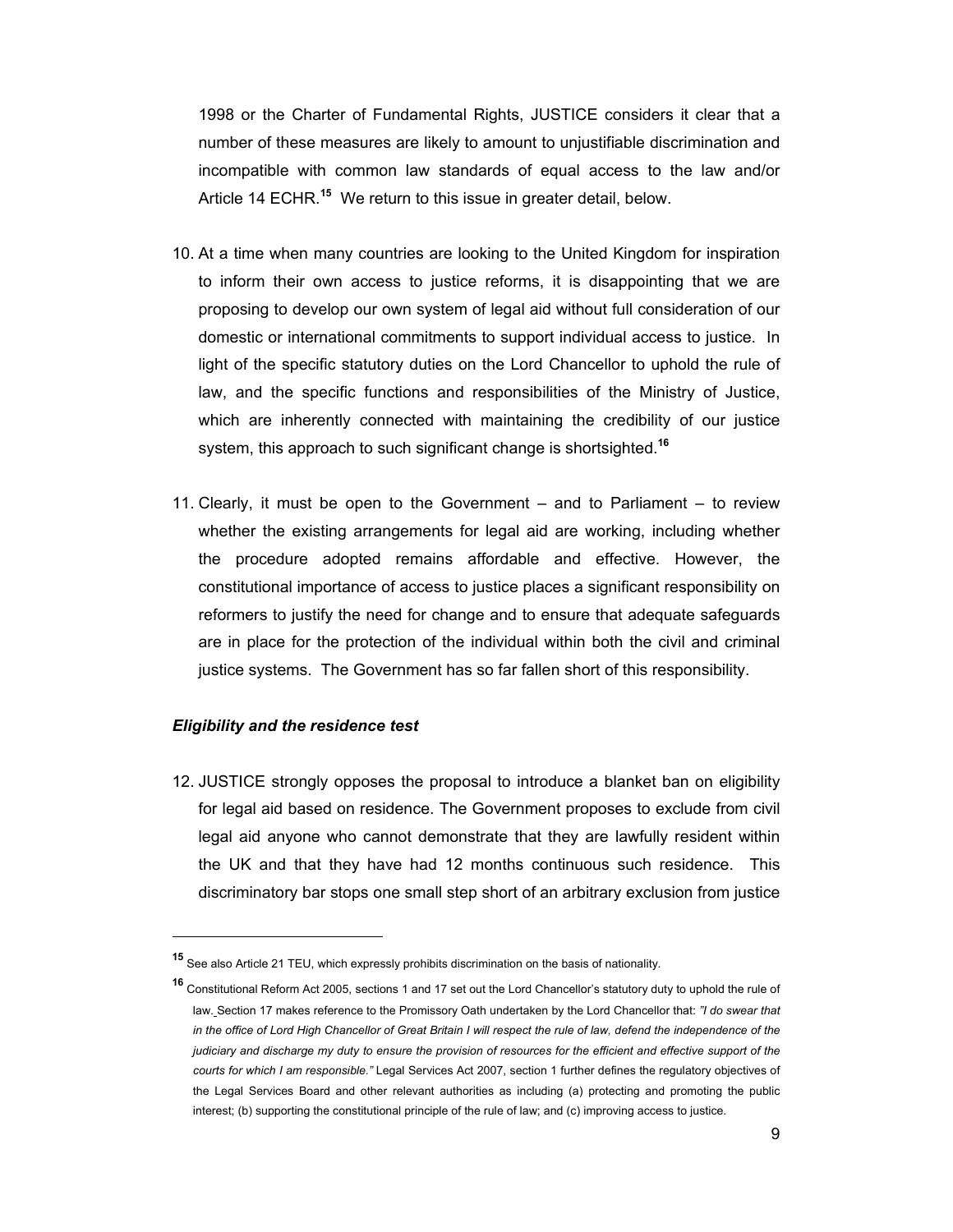of non-nationals within the jurisdiction. The proposal is novel in rendering a whole class of individuals ineligible regardless of the seriousness of their claim.**<sup>17</sup>** It creates a two tier justice system for those without independent means based on the ability to evidence time spent within the UK.

- 13. The Government has made no effort to source reliable figures on likely savings or on the number or types of claimant that will be excluded. Instead, it accepts that claimants must act as a litigant in person or "decide not to tackle" the case. In many cases, the withdrawal of legal aid will lead to individuals being denied access to a remedy. Importantly, the *First Consultation Paper* appears to imply that all litigation occurs by choice. Legal aid may be sought to defend actions brought by the State or third parties, and in these circumstances an individual may have little choice but to defend a claim in person. The increased costs of self-representation to the courts are significant, through lengthier proceedings and risk of misapplication of law, yet no attempt is made to address these costs.
- 14. The *First Consultation Paper* proposed limited exceptions to this blanket rule apply only with respect to members of the armed forces and asylum seekers, ignoring the carefully carved out limits to scope identified by Parliament during its lengthy and detailed debates on LASPO. Importantly, new exceptions proposed in *Next Steps* do not provide for a general exception for 'vulnerable persons' or 'cases concerned with liberty' (see para 2.14, *Next Steps*). Annex B of *Next Steps* explains clearly that the further exception proposed will be closely linked to the exceptions identified in LASPO.
- 15. The following examples illustrate some of the types of issues which will still be excluded:
	- a. *Homelessness:* homeless people and people facing homelessness, including families with children, may find it difficult to prove eligibility in order to challenge local authority decisions to refuse support.**<sup>18</sup>**

**<sup>17</sup>** For example, all UK born infants under 1 year old would be excluded from support to represent their interests in care proceedings. Victoria Climbié, had she survived the horrific abuse which led to the Climbié Inquiry, would equally have been denied representation.

<sup>18</sup> See Shelter's Consultation Response, for example, http://england.shelter.org.uk/professional\_resources/policy\_and\_research/policy\_library/policy\_library\_folder/brief ing\_legal\_aid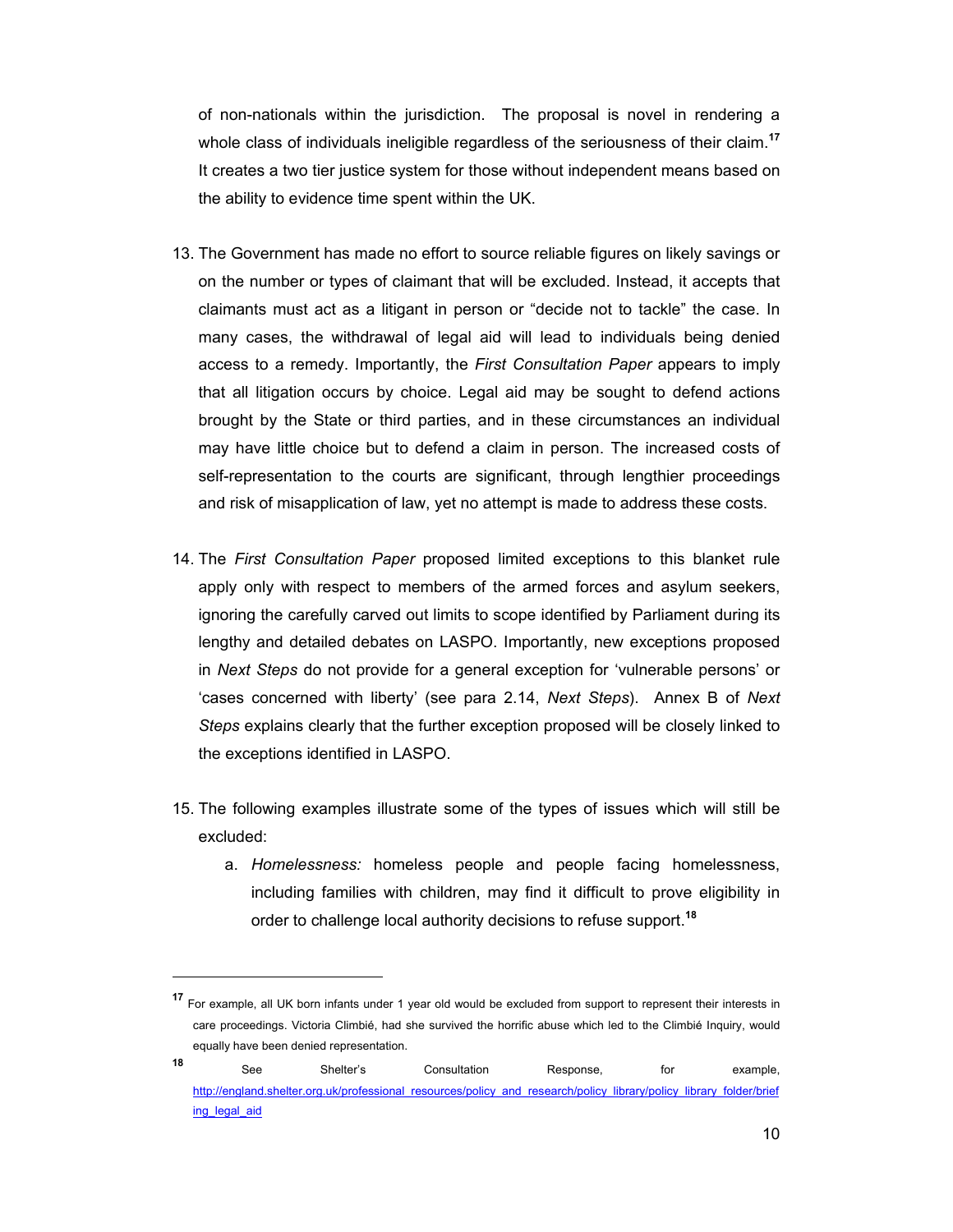- b. *Human trafficking victims:* Despite lengthy discussion about the need to secure access to legal advice and assistance for human trafficking victims in LASPO, victims of the slave trade brought to the UK against their wishes will now be eligible but only in connection with some immigration and employment claims and claims against an alleged trafficker. No provision is made for claims about eligibility for support, including healthcare.**<sup>19</sup>**
- c. Similarly, *victims of domestic violence* will now be eligible, but only in relation to a limited number of cases.
- d. *Immigration detainees:* Immigration detainees will now be eligible for legal aid, but only for claims in relation to the fact of their detention. It appears that any and all challenges relating to mistreatment during detention will be ineligible for support. This would mean that recent reported sexual abuse claims at Yarl's Wood would not attract funding for legal aid.**<sup>20</sup>**
- e. *Newly settled refugees:* The exemption for asylum seekers will end as soon as their claim is determined, resulting in vulnerable, newly-settled refugees being left without access to legal advice or assistance.
- f. *Families of victims of crime within the UK, who are resident overseas:* Where the UK is involved in the death of an individual, whether through direct State action or negligence, it bears the responsibility to provide an investigation in which the family may participate effectively (for example, the family of Jean Charles de Menezes).
- 16. Other high-profile claims which would be barred include those brought by Guantanamo detainees alleging UK complicity in torture;**<sup>21</sup>** claims for *habeas corpus* by individuals illustrating UK control over their detention abroad**<sup>22</sup>** and claims against UK armed forces for violations of international human rights

**<sup>19</sup>** The Catholic Church has, for example, written to Ministers to raise particular concerns about trafficking victims: http://www.guardian.co.uk/law/2013/may/22/catholic-church-legal-aid-trafficking

**<sup>20</sup>** http://www.theguardian.com/uk-news/2013/sep/14/yarls-wood-immigrant-sex-abuse-tanja. The JCHR conducted a lengthy inquiry on the treatment of asylum seekers and made a number of recommendations connected with treatment in detention. These recommendations were based on a series of visits to places of detention, including at Yarls Wood. Tenth Report of Session 2006-07, *Treatment of Asylum Seekers,* HLPaper 80, HC60.

**<sup>21</sup>** *Al Rawi and others v The Security Service and others* [2011] UKSC 34

**<sup>22</sup>***Secretary of State for Foreign and Commonwealth Affairs and another v Yunus Rahmutullah* [2012] UKSC 48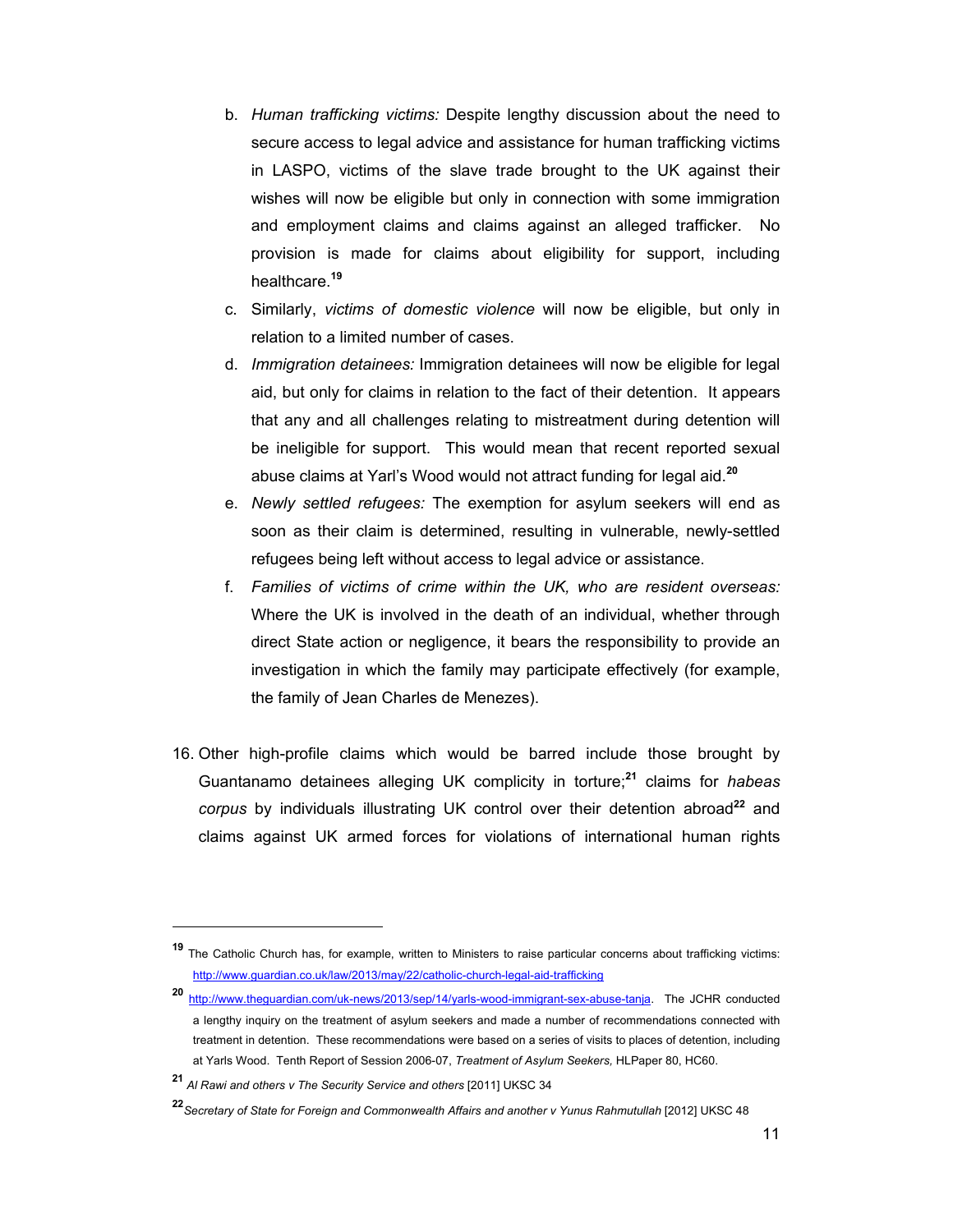standards overseas.**<sup>23</sup>** The scrutiny of the domestic courts in these cases has contributed to redress for serious violations of human rights standards, promoted the development of the rule of law in international relations, and stimulated recognition of the importance of public and parliamentary scrutiny on the global work of the security services and the armed forces on behalf of society as a whole.

- 17. In practice, the test is likely to exclude a significant number of wider classes of individual from eligibility. These may include:
	- a. Children who have lived in the United Kingdom throughout their lives, but whose residence has not been regularised by their parents.
	- b. Children who are without parental support and who cannot provide evidence of twelve months lawful residence. This group might include street children who have severed family ties, leaving all documentary evidence of right to residence behind.
	- c. Disabled people, and in particular, persons with mental health problems or learning disabilities, who have not kept records of their right to residence or the period of their continuous residence.
- 18. JUSTICE considers that the residence test will violate the common law guarantee of equality before the law and the UK's international human rights obligations. For example, EU nationals who exercise rights of free movement are entitled to equal treatment, yet there is no specific exemption to ensure the residence test does not operate as a barrier to EU nationals.**<sup>24</sup>** Specific articles of the Refugee Convention, the UN Convention on the Rights of the Child, the Convention on the Elimination of Discrimination against Women, the UN Convention on the Rights of Persons with Disabilities and the Trafficking Convention will be engaged.**<sup>25</sup>** There is a strong argument that the residence test could operate to violate the principle of non-discrimination in Article 14 ECHR and the positive procedural obligations

**<sup>23</sup>** *R (on the application of Al-Jedda) (FC) v Secretary of State for Defence* [2007] UKHL 58; *Al-Jedda v The United Kingdom* (27021/08) [2011] ECHR 1092; Al-Skeini and others v Secretary of State for Defence [2007] UKHL 26; *Al-Skeini and Others v the United Kingdom* (55721/07) (2011) 53 E.H.R.R.18.

**<sup>24</sup>** Article 24(1) Treaty on the European Union

**<sup>25</sup>** The Refugee Convention, article 16; Council of Europe Convention on Action Against Trafficking in Human Beings articles 10, 12 and 15. See also UNCRPD, Articles 12 and 13, CEDAW, Article 15.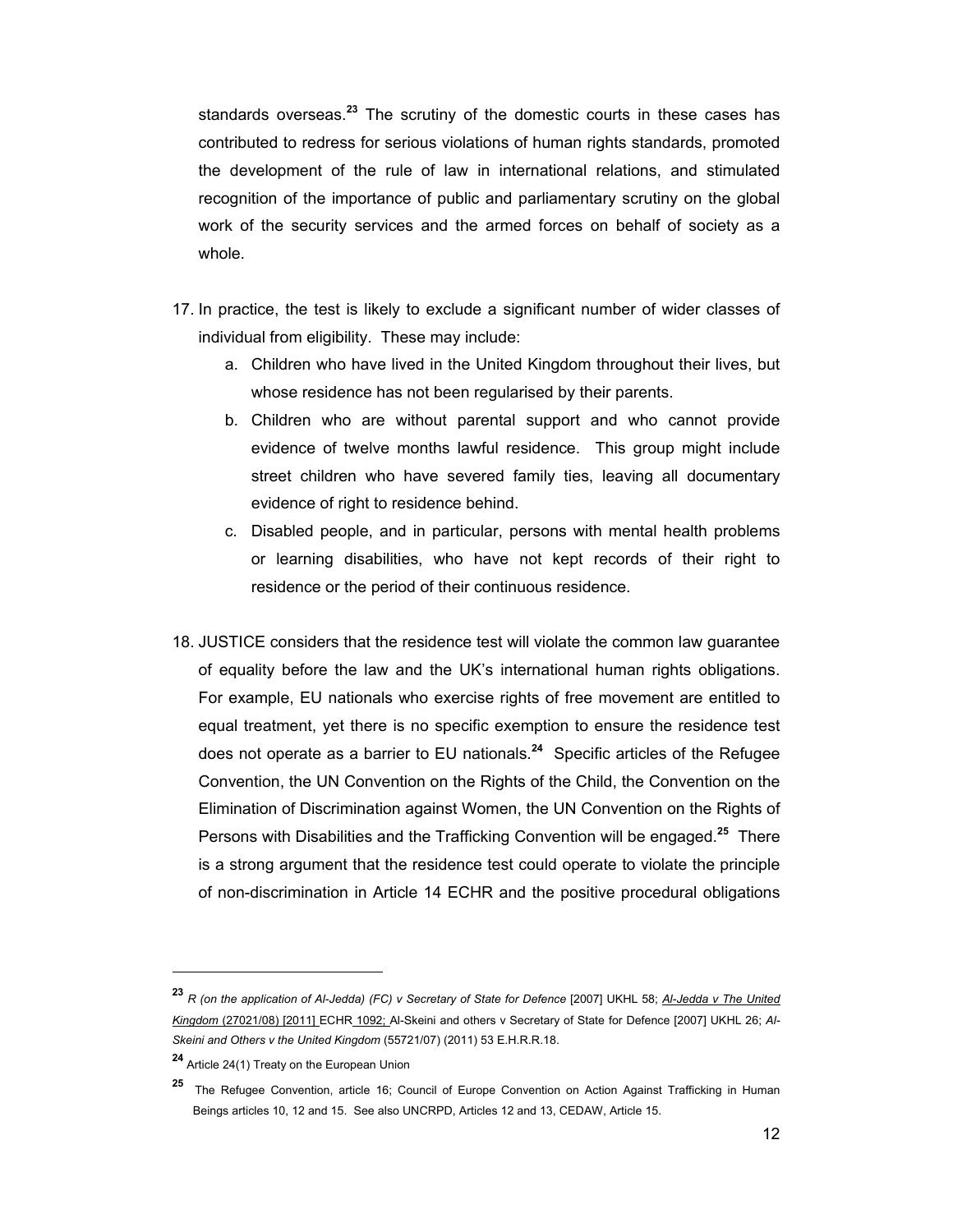on the State to investigate and prevent violations of the Convention.**<sup>26</sup>** Residence – and nationality – is clearly a relevant status for the purposes of Article 14 ECHR. Yet none of these concerns are addressed by the Consultation Paper.

19. The Government has failed to grapple seriously with the practical implications of this test. All applicants for legal aid or assistance will need to be subject to verification of residence. There is no proposed provision for emergency assistance, subject to subsequent verification. The costs and potential delay have not been realistically costed, nor does it appear that any significant consideration has been given to the sufficiency of evidence capable of providing effective verification. The documents which many may consider necessary to illustrate residence rights and duration – passports, visas, bank and employment records – are not necessarily readily or routinely available to many vulnerable people or those from low income households (those most likely to be in need of legal assistance). The time which may need to be taken to verify eligibility for legal aid even for those who satisfy the proposed residence requirement may be significant. The likelihood is that these measures will, in practice, further add to the number of litigants in person appearing in our courts, with associated costs and delays which may adversely impact on the efficiency and reputation of our justice system.**<sup>27</sup>**

#### *Restricting legal aid for prisoners*

- 20. The *First Consultation Paper* proposed restricting the scope of legal aid for claims brought by prisoners. *Next Steps* has announced that the Government intends to introduce these measures largely unchanged in delegated legislation by end 2013.
- 21. The Government proposes to restrict access to legal aid funded from the criminal legal aid allocation – for prison law matters.**<sup>28</sup>** Currently, prisoners can

**<sup>26</sup>** Articles 2, 3, 4 and 8 ECHR – and possibly 5 and 6 ECHR which ensure access to an independent and impartial tribunal - will be engaged by the examples set out in this section. See also legal advice prepared for the Public Law Project and others by Michael Fordham QC, published as part of the PLP response to the First Consultation Paper.

**<sup>27</sup>** On the impact of litigants in person on the effectiveness of hearings, see *Wright v MWS Ltd* [2013] EWCA Civ 234 at 2.

**<sup>28</sup>** First Consultation Paper, paras 3.1 – 3.22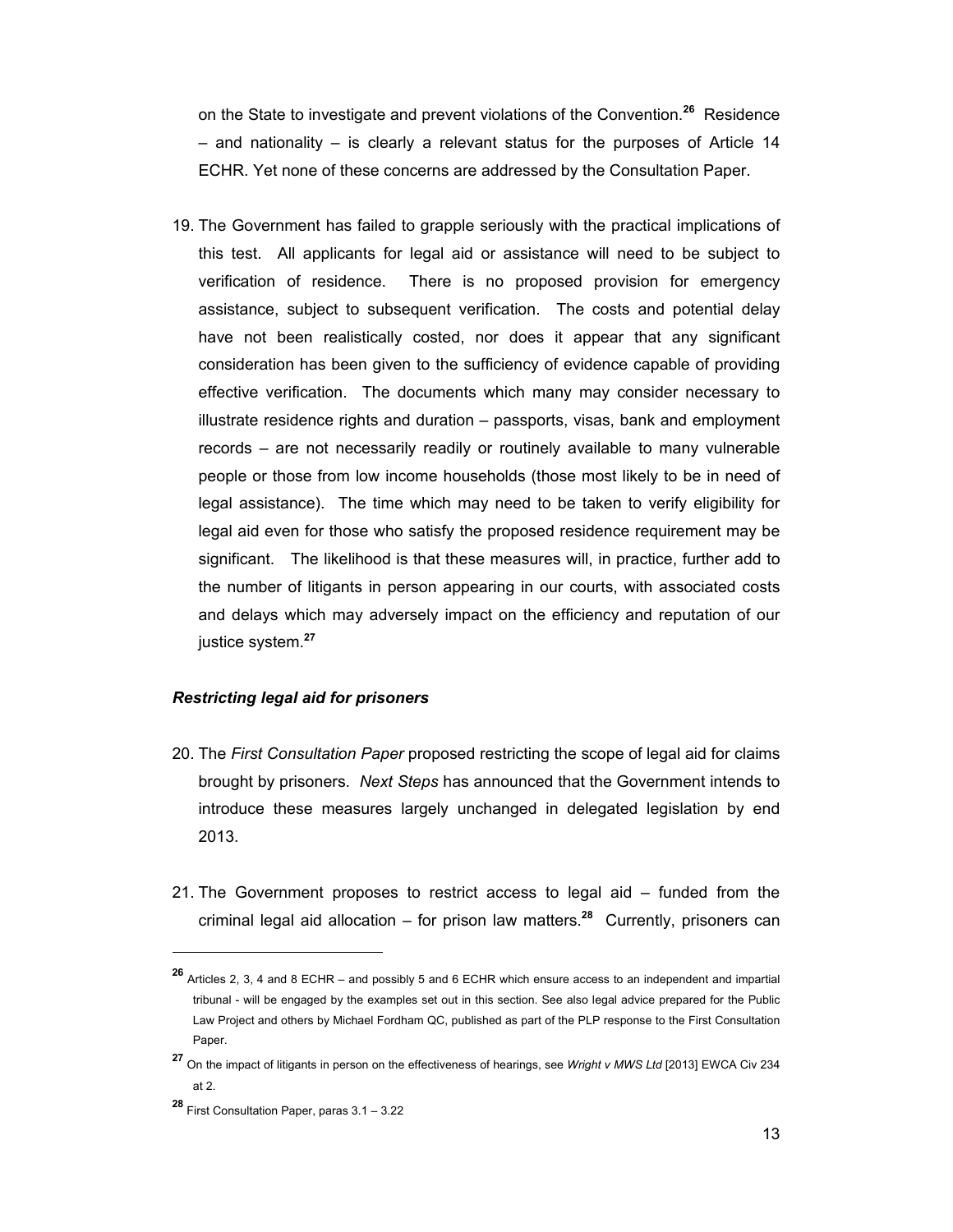access legal aid for advice and representation relating to treatment, sentencing, disciplinary matters and Parole Board reviews. The Government proposes to now limit funding to cases which involve:

- a. The determination of a criminal charge;
- b. An individual's liberty, in so far as article 5(4) ECHR is engaged; or
- c. Claims where legal representation must be provided as a result of the successful application of the "Tarrant" criteria (In *Tarrant* the court considered the circumstances where an individual would be entitled to representation at an oral hearing).**<sup>29</sup>** However, legal aid will not be available to challenge an assessment of whether or not the Tarrant criteria is satisfied.
- 22. The case for reform is based on three factors:
	- a. The *First Consultation Paper* claims that prisoners' claims "undermine the credibility of the system";
	- b. Savings will be made; and
	- c. Alternative mechanisms for dispute resolution  $-$  including the internal prisoner complaints system, prisoner discipline procedures and the probation complaints mechanism – will provide a more appropriate remedy without call for access to legal aid.
- 23. JUSTICE does not consider that the Government justifications for change stand up to scrutiny: the restriction of access to effective, quality and specialist advice for prisoners threatens to undermine access to justice for an already marginalised group in society.The exclusion of prisoners will clearly also give rise to a significant risk of incompatibility with the common law right of equal access to the law and Article 14 ECHR.
- 24. Significant weight is placed by the Lord Chancellor upon the apparent public distaste for claims brought by prisoners, but little evidence has been produced to support these claims or to illustrate damage to the credibility of the legal aid system.**<sup>30</sup>** The Secretary of State has confirmed that the primary motivation for

**<sup>29</sup>** [1985] QB 251

See the Lord Chancellor's evidence to the House of Commons Justice Committee on 3 July 2013. During this session, the Lord Chancellor explained the Government view that: "the taxpayer should not be paying legal aid for prisoners to go to court to debate which prison the Prison Service has decided to detain them in, what the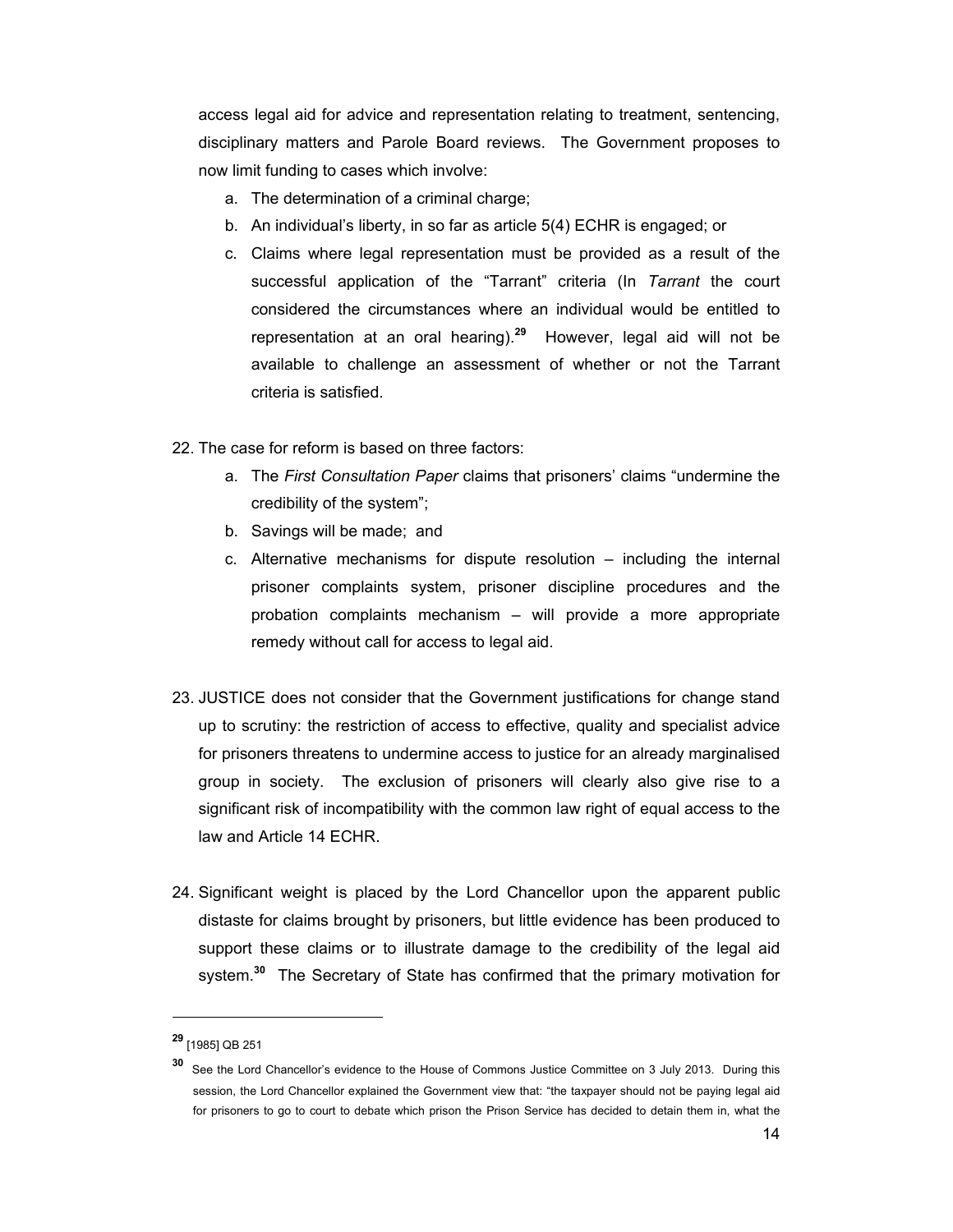reform is ideological, telling the House of Commons Justice Committee "I do not believe that people in our prisons should be able to get legal aid to go to court." Yet, it is clear that the rule of law acknowledges the significant importance of ensuring access to a remedy for prisoners, who are particularly vulnerable to abuse and exclusion "behind closed doors".**<sup>31</sup>** The orthodoxy that prisoners continue to enjoy the rights – except in so far as the right to liberty is restricted by their sentence - is trite. In *Campell and Fell v United Kingdom* [1984] 7 EHHR 165, the Strasbourg court stresses that "justice cannot stop at the prison gates". There is no consideration in the *First Consultation Paper* of these domestic or international standards, beyond an assertion that the Government believes that these cases are not of sufficient priority to justify funding.

- 25. The importance of access to justice for prisoners is simply illustrated in the kinds of cases which would not now be covered by legal aid. This should not be treated as an exhaustive list:**<sup>32</sup>**
	- a. *Mother and baby units:* Legal aid has been used to prevent female prisoners being refused access to baby units and being separated from their children.**<sup>33</sup>**
	- b. *Prisoners with disabilities:* Many cases have been brought by disabled prisoners seeking redress for treatment violating the right to be free from inhuman and degrading treatment or torture enshrined in article 3 ECHR.**<sup>34</sup>**

conditions are in their cell, or whatever" (Q202), that "is why we have prison visitors, a prison complaints system, independent monitoring boards and a prisons ombudsman-to make sure that those safeguards are in place. I do not believe that it is appropriate for us then, on top of that, to be paying for legal aid for those cases to go to court (Q205).

- **<sup>31</sup>** That prisoners are in a vulnerable position and subject to the absolute coercive power of the State is recognised in most international human rights instruments and within the domestic law. As Lord Woolf recognises in his report, *Prison Disturbances:* 'a prisoner, as a result of being in prison, is particularly vulnerable to arbitrary and unlawful action' (1991), para 14.293. See also *R v Board of Visitors of Hull Prison* [1979] 1 QB 425 and *Raymond v Honey* [1983] 1 AC 1.
- **<sup>32</sup>** For example, many of the serious issues identified in the Joint Committee on Human Rights report on deaths in custody about the treatment of prisoners – segregation, access to healthcare and restraint to take a few – would now be treatment issues for which prisoners would no longer be able to access criminal legal aid to lodge a complaint, even if it had been shown that a remedy was not possible using the alternative mechanisms identified in the First Consultation Paper. See Third Report of Session 2004-05, *Deaths in Custody,* HL 15-I/HC 137-I
- **<sup>33</sup>** *R (P and Q) v Secretary of State for the Home Department* [2001] 1 WLR 2002.

**<sup>34</sup>** *R (Graham) v Secretary of State for the Home Department* [2007] EWHC 2950 (Admin).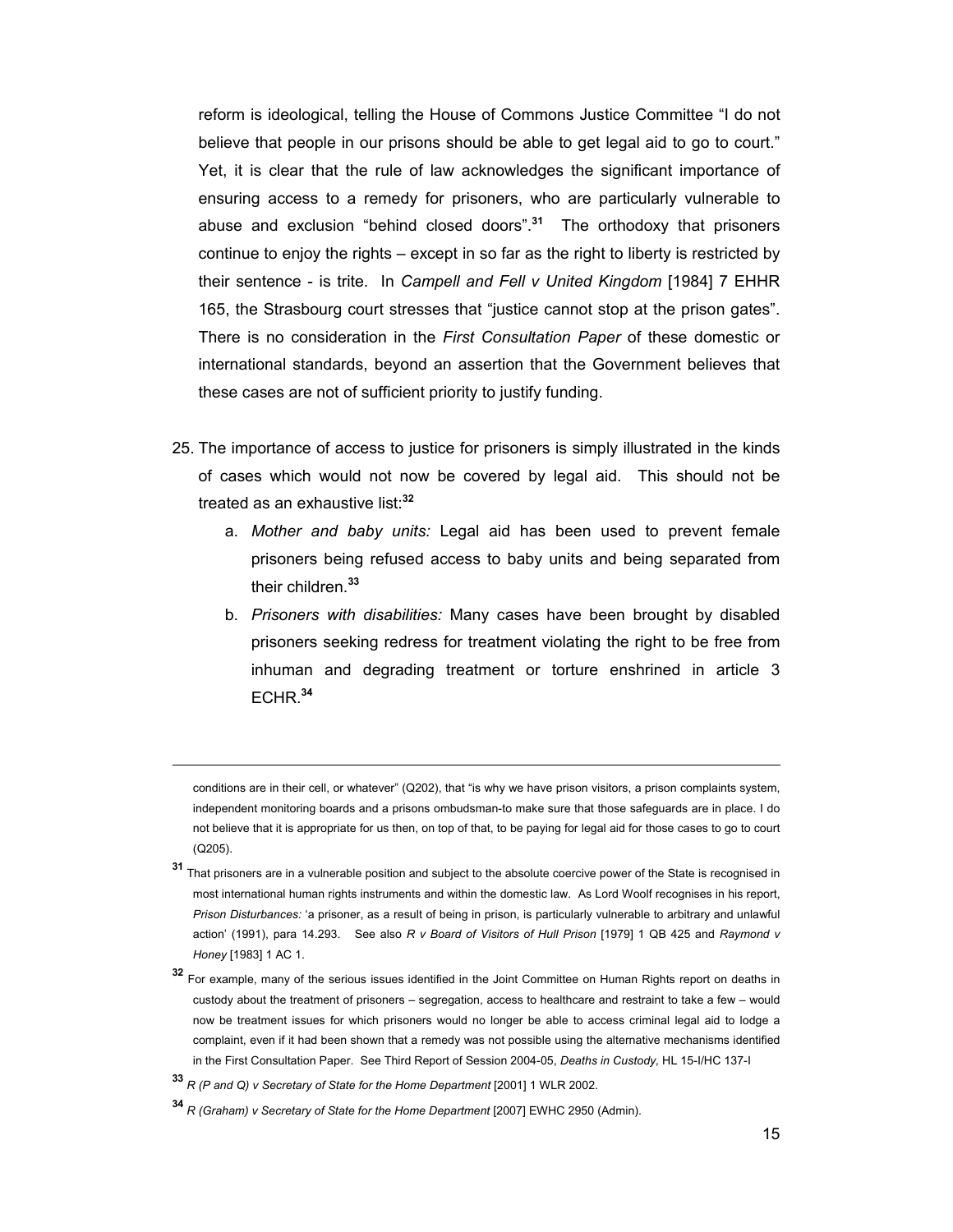- c. *Prison communications:* Legal aid has helped secure prisoners' rights to contact their lawyer, the press and others to publicise their treatment without interference.**<sup>35</sup>**
- d. *Segregation:* Segregation of prisoners can have a serious potential impact on their mental health.**<sup>36</sup>**
- e. *Categorisation:* The categorisation of prisoners can have a significant impact on their treatment as well as on the likelihood that they will be released on licence.**<sup>37</sup>**
- f. *Disciplinary matters:* Any disciplinary matters which Governors consider fall short of a "criminal charge" will likely be denied access to legal aid, unless proved that the "*Tarrant*" criteria are satisfied.**<sup>38</sup>**
- 26. The *First Consultation Paper* asserted that the criteria proposed were designed to ensure that in any case involving the right to liberty (engaging Article 5 ECHR) legal aid will continue to be available. JUSTICE doubts whether the distinctions drawn will ensure that all decisions affecting an individual's liberty will be open to effective challenge (for example categorisation and segregation will be excluded, despite each likely impacting on a prisoners' release date).
- 27. The Government makes a bold assertion that prisoners can use the prisoner complaints mechanism effectively. *Next Steps* reiterates the Government view that sufficient measures are in place to ensure that both people with disabilities and children and young people will be able to access these alternative mechanisms. However, under existing rules, prisoners are only eligible for legal aid if their case cannot be resolved under the complaints mechanism. Further, no effort is made to assess how successful previous claims have been and what impact removal of legal aid would have on their outcome. JUSTICE notes that none of the suggested alternate mechanisms of redress outlined is able to award a binding remedy to the complainant, and in particular that the complaints system

**<sup>35</sup>** *R (Daly) v Secretary of State for the Home Department* [2001] 2 AC 532 : *R v Secretary of State for the Home Department, Ex parte Simms* [1999] Q.B. 349.

**<sup>36</sup>** *R v Deputy Governor of HMP Parkhurst ex p Hague* [1992] AC 148: *R (SP) v Secretary of State for the Home Department* [2004] EWCA Civ 1750.

**<sup>37</sup>** *R (Vary and others) v Secretary of State for the Home Department* [2004] EWHC 2251 (Admin*)*: *R (Blagden) v Secretary of State for the Home Department* [2001] EWHC 393 (Admin).

**<sup>38</sup>** The case of *Tarrant* considered the circumstances in which an individual might be entitled to representation at an oral hearing. The criteria include the seriousness of the implications of the hearing for the individual prisoner.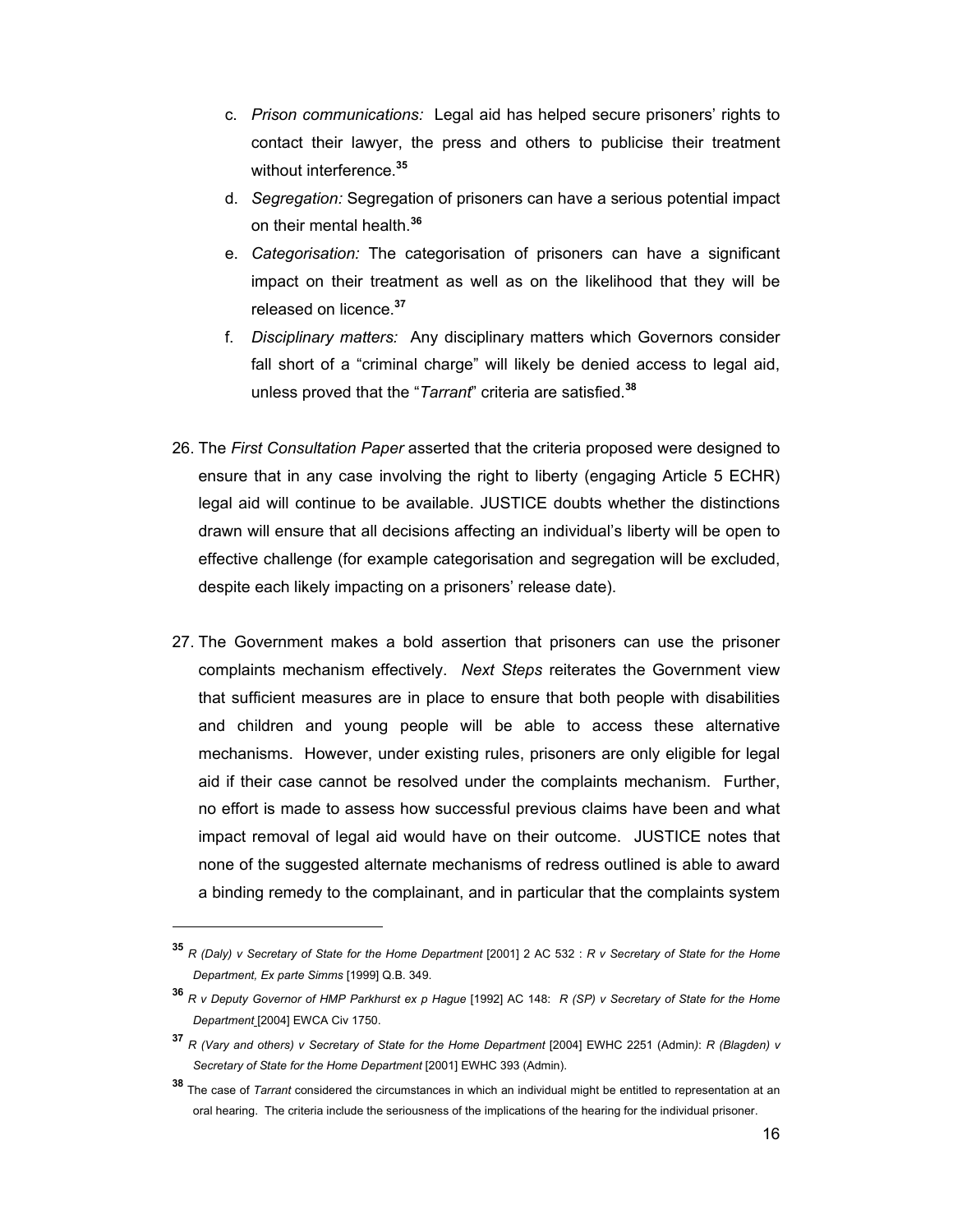operates entirely within the prison service, thereby lacking independence. Further, there is widespread criticism by Her Majesty's Inspectorate of Prisons of the failings in existing complaints management, which is slow and ineffective.**<sup>39</sup>**

- 28. *Next steps* makes clear that civil legal aid for judicial review will remain open to prisoners. However the scope of legal aid for judicial review has been significantly restricted under LASPO and will be further restricted by these proposals (see below). In any event, much of the assistance which would now be withdrawn is not easily categorised as judicial review, specifically, provision made in connection with preparation for release, including securing access to courses and suitable accommodation. Shifting this work from one budget to another would, of course, lead to little or no saving. It appears that the Government's intention is that this work should no longer be funded.
- 29. The financial analysis of the implications of these proposals is exceptionally scant. This is perhaps unsurprising in light of the Lord Chancellor's admission that the principal motivation for change is ideological, not financial. It is extremely unlikely, in JUSTICE's view, that these changes will lead to significant savings or that any estimated savings can be justified in light of the disproportionate impact on individual prisoners and associated costs to other parts of the public budget. Others have conducted more detailed analysis of the likely costs associated with the removal of legal aid for prisoners in connection with their treatment. Importantly, the Parole Board has explained the important function which skilled prison law advice plays in reducing delay and expense both in connection with its functions and likely further on-costs for the Prison Service. We share the concerns expressed by prison law experts and, in particular, the Parole Board that the removal of assistance for categorisation claims or preparation for release will – by unduly retaining people in high security conditions or in custody at a point beyond necessary – lead to significant costs for the public purse.**<sup>40</sup>**

**<sup>39</sup>** For example, in relation to Brixton Prison http://www.justice.gov.uk/downloads/publications/inspectoratereports/hmipris/prison-and-yoi-inspections/brixton/brixton-2010.pdf at paras 3.34-3.45. See also the HMIP's response to the Consultation Paper http://www.justice.gov.uk/downloads/about/hmipris/transforming-legal-aidresponse-hmip.pdf

**<sup>40</sup>** See Consultation Response, Parole Board, June 2013 (http://www.justice.gov.uk/downloads/offenders/paroleboard/pb-response-transforming-legal-aid-consultation-june-2013.pdf) and the analysis of the costs associated with the Government's proposals prepared by Dr Nick Armstrong, Matrix Chambers (http://legalaidchanges.wordpress.com/2013/06/25/dr-nick-armstrong-matrix-note-on-costs-implications-of-civillegal-aid-proposals-3/)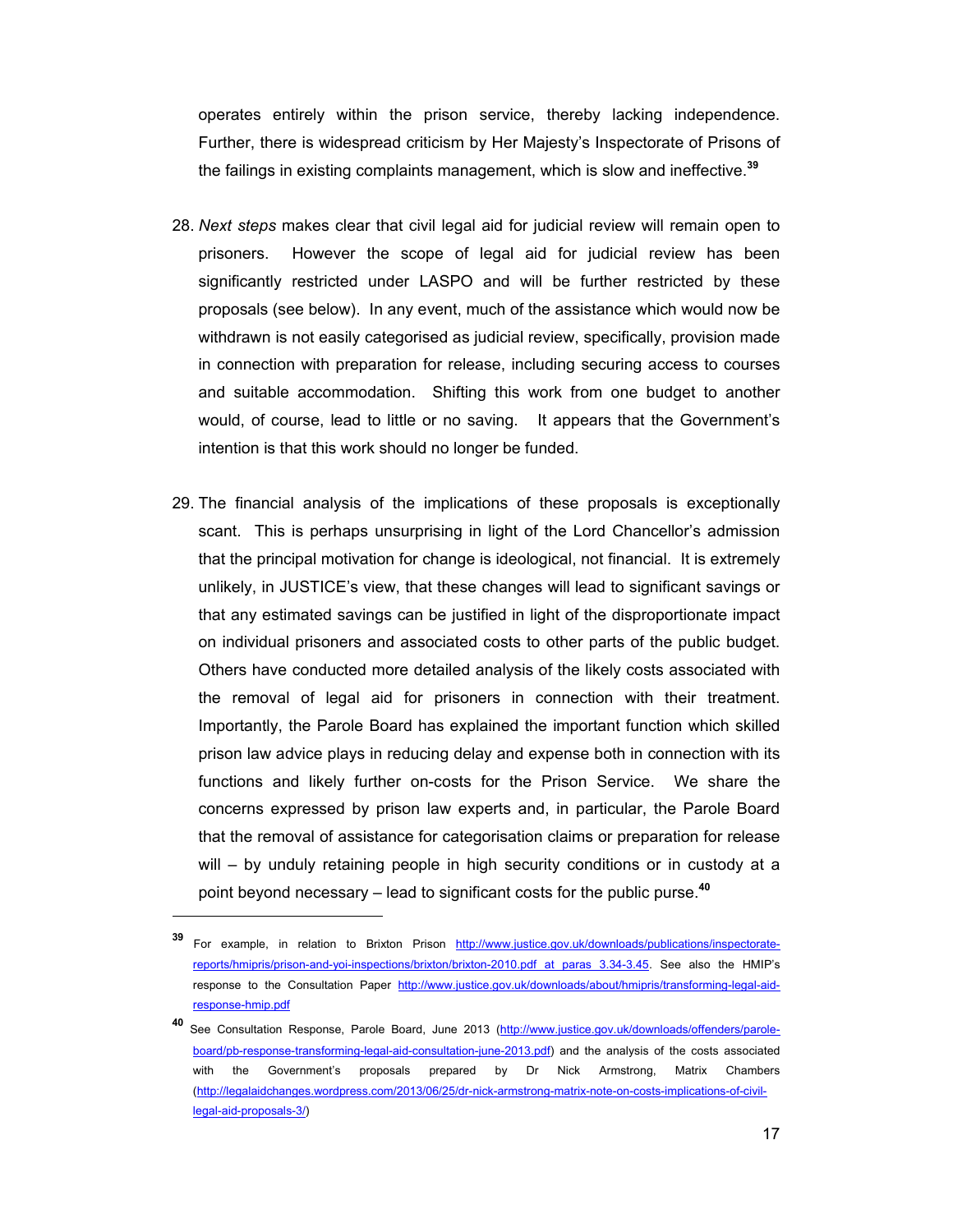#### *Borderline cases*

30. JUSTICE is concerned that the decision to remove "borderline" cases from the scope of public funding is ill-considered. The proposals in the *First Consultation Paper* misunderstood the nature of a "borderline" assessment. Despite assertions in the *First Consultation Paper* that borderline cases are "unlikely to succeed", prospects of success can be exceptionally difficult to determine due to uncertainty in the law or variable features of the case which cannot be resolved by further investigation. These include cases which are complex, where the law is in a state of flux or where a fact sensitive proportionality analysis is at the heart of a case. In recognition of the uncertainty associated with these cases, funding is already only awarded to those cases with particular value to society or the individual.**<sup>41</sup>** Many of these cases may involve a human rights element.

#### *Judicial Review*

- 31. The Government proposes to further restrict the availability of funding for judicial review by only funding the cost of work done on applications for permission for judicial review if an application succeeds.
- 32. Access to legal aid for judicial review was significantly restricted in LASPO. Since then, the Government has consulted on and determined to introduce changes which would restrict timetables for judicial review and which would empower the court to refuse to hear claims deemed "totally without merit" and to increase fees. Other proposals to restrict access, including further restrictions on oral hearings and timing were dropped. Responding to that consultation, JUSTICE regretted that there was neither evidential basis for reform nor any clear financial benefit to be gained. In those circumstances, the proposed changes appeared to be designed primarily to insulate public decision making from judicial scrutiny. We regret that the same is true of these proposals and do not support the Government's proposals for change.
- 33. JUSTICE is concerned that the proposal to restrict access to legal aid for judicial review beyond the already significant restrictions in LASPO (and elsewhere) will

**<sup>41</sup>** Legal Aid (Merits Criteria) Regulations 2013 (SI 2013/104).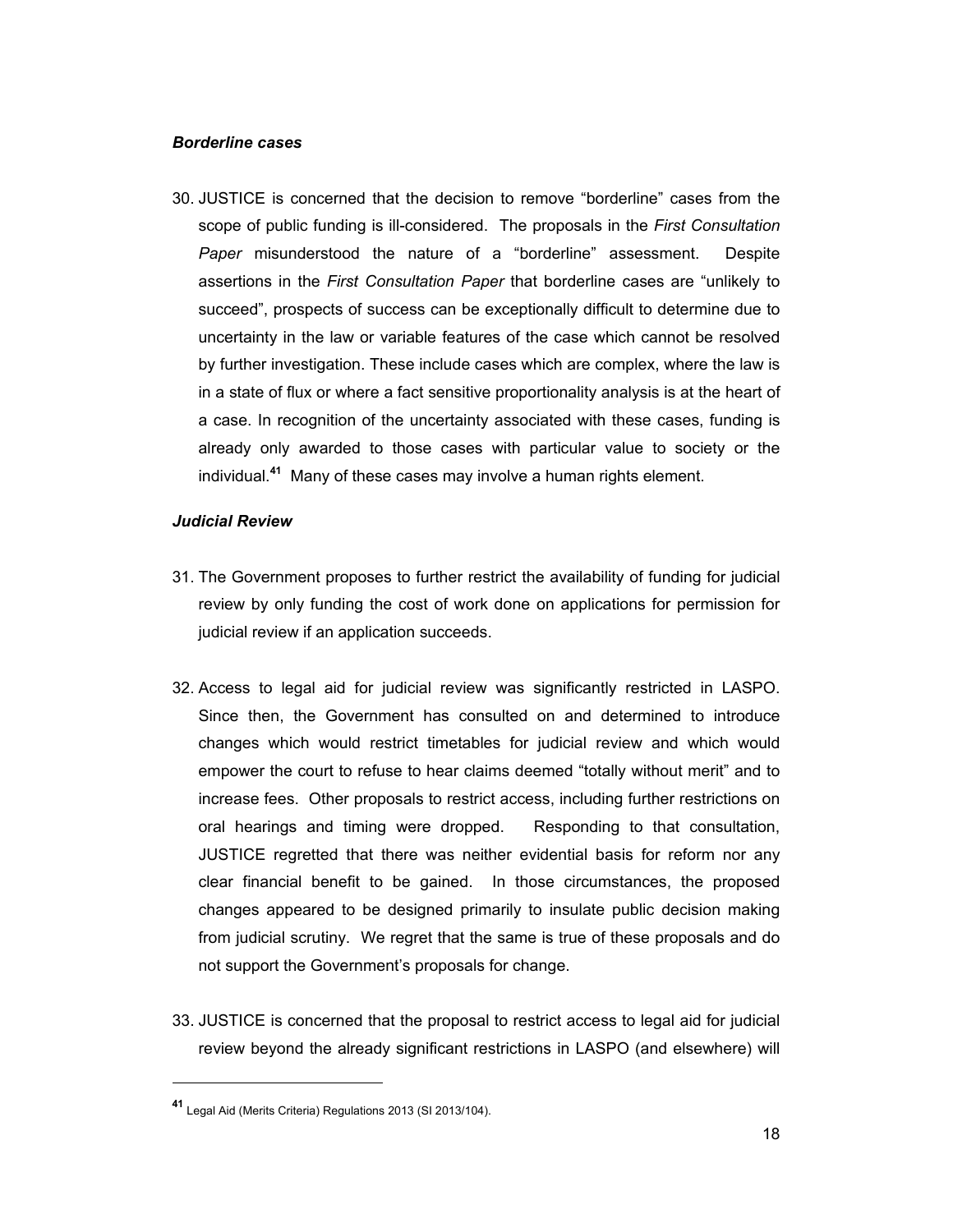limit the ability to access advice on public law only to those with the means to pay privately, making publicly funded work unviable. The changes appear designed to insulate public decision-makers from effective judicial oversight. The determination that the risk of public law litigation should be met by lawyers representing vulnerable people without other means to challenge life-changing decisions, in our view, shows a profound misunderstanding of administrative law in practice.

- 34. Judicial review provides an essential opportunity for people aggrieved by poor public decision-making to challenge those decisions before an independent and impartial tribunal with the power to undo or reverse its effects.**<sup>42</sup>** In a country with no written constitutional guarantee controlling the relationship between the citizen and the State, this function takes on a particular significance. Even a brief review of recent case law shows that judicial review cuts across public decision-making and can impact significantly on public spending and individual access to public services.
- 35. As elsewhere, the case for change is unsupported by evidence and couched in misleading assertions. The implication that cases withdrawn before permission are 'futile' was undermined by the acceptance in the *First Consultation Paper* that, of those cases which proceed to hearing and do not secure permission, many yet result in a concrete benefit to the claimant. For example, in many cases, the possibility of judicial review may influence a public authority to reverse a decision or to change its practice without resorting to proceedings. Similarly, the implication of both the *First Consultation Paper* and *Next Steps* is that all cases which are refused permission should never have been brought, and this could easily have been determined by the advising solicitors at the point of issue. This neglects that cases develop throughout the course of proceedings, notably with evidence disclosed and concessions made by local authorities during the course of proceedings. Similarly, the law may shift during the course of a case, to the benefit or the detriment of either party.
- 36. Applications for judicial review are already subject to significant restrictions, including eligibility and merits tests. Changes in LASPO restricted public law work substantially, particularly in connection with immigration decisions. Since the

**<sup>42</sup>** *R (Cart) v Upper Tribunal* [2011] UKSC 2, Lord Dyson at 122.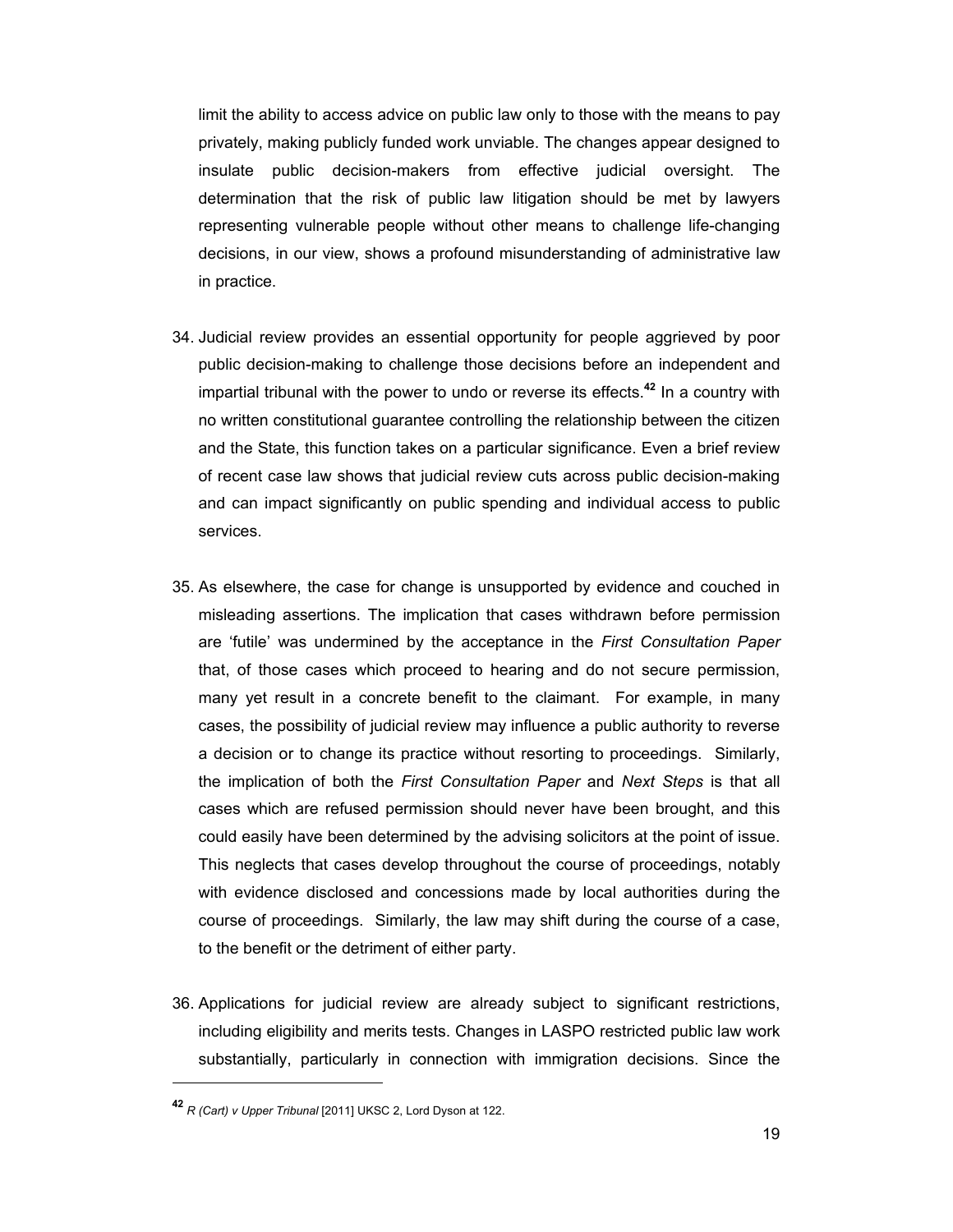implementation of LASPO, providers can no longer self-certify on judicial review cases, but must obtain permission from the Legal Aid Agency before pursuing a case. In addition, in judicial review claims, the involvement of judicial oversight at a preliminary stage provides for the scrutiny of claims and those deemed "totally without merit" can be dismissed at an early stage.

- 37. It is suggested by the *First Consultation Paper* and *Next Steps* that initial advice and preparatory work will continue to be funded, subject to other limitations on scope and eligibility. The distinction between preparatory work and work to support an application for permission is artificial, will create significant uncertainty in practice and is likely to lead to significant argument. However, in any event, JUSTICE considers that this limited provision for funding is yet undermined by the shift of risk on issue. This shift creates a number of clear risks. The most significant of these will be that the nature of public litigation will be significantly affected, creating a significant litigation advantage for public authorities. Awareness that individuals may never be funded  $-$  or supported  $-$  to pursue proceedings could create a significant disincentive to constructive engagement during the pre-action protocol phase. Will individuals pursue complaints following advice in the knowledge that they may be left to represent themselves if they want to take their claim to court? It is indeed possible that these proposals risk an increase in litigants in person in the administrative courts, with the associated costs already highlighted in shifts in civil courts post-LASPO.
- 38. Parliamentarians may also wish to consider how in cases that might proceed litigation practice might be affected. JUSTICE is concerned that – from the consideration of settlement between issue and permission hearing to the potential for late concessions – this change will significantly alter the nature of administrative law practice in a way which will significantly favour public defendants. Increasingly, in a move which regularly saves resources, permission and substantive hearings are "rolled-up" and considered together. Thus, the shift of risk to public law solicitors may stretch to the whole costs of any claim, unless this trend is reversed, leading increasingly to two separate hearings, with two distinct sets of court costs.
- 39. The information provided by Government on projected savings to be achieved as a result of these changes is severely lacking. The Government, on its own best estimate, concedes that the potential savings to be made are minimal, costed at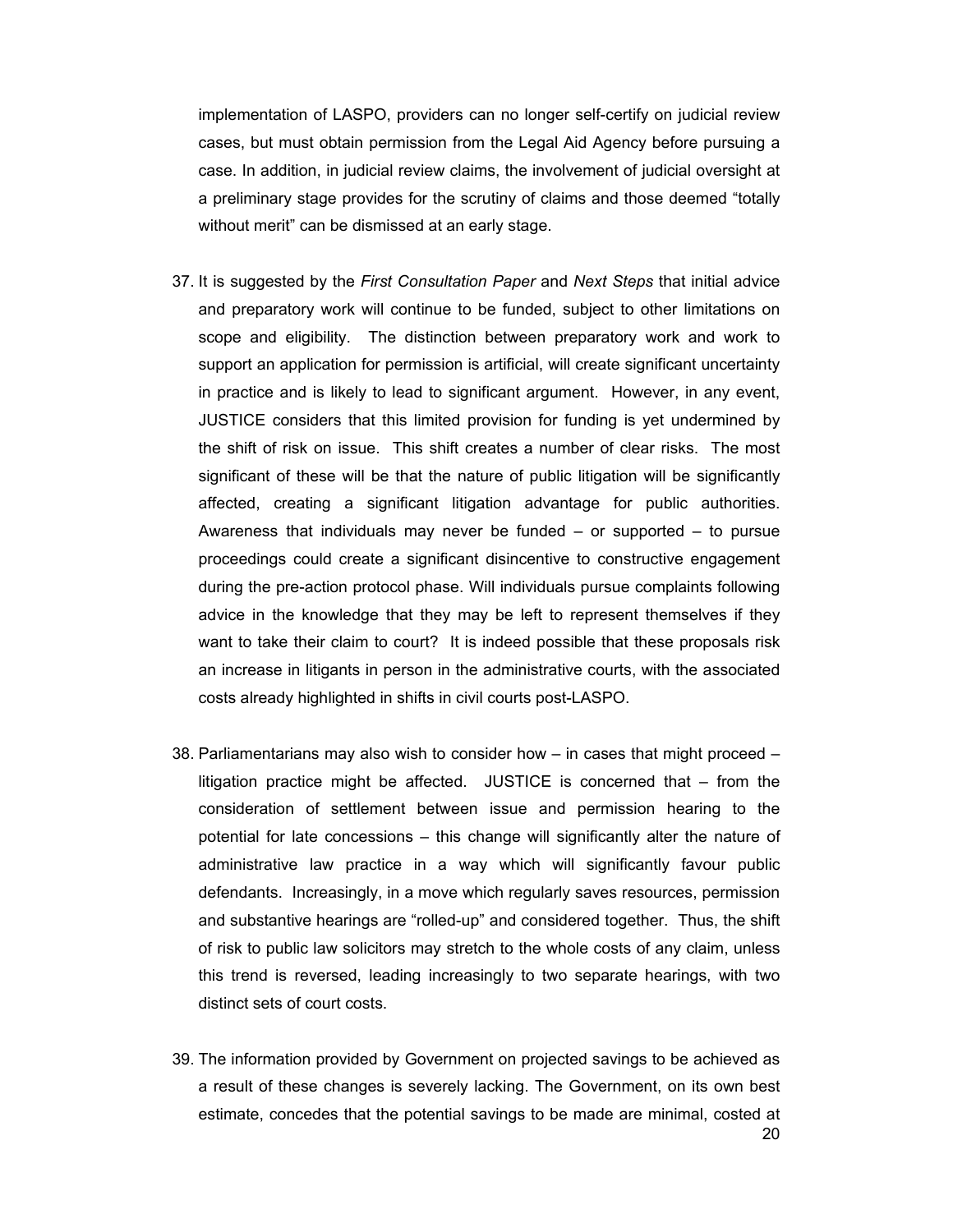around £1m. The impact assessment makes no acknowledgement of the public good served by judicial review, in particular the preventative and channelling functions which ensure that individuals receive access to services they need at an early stage to avoid further and costly service provision. Others have provided more detailed assessments of the likely costs associated with the introduction of these measures, which may be significant.**<sup>43</sup>**

- 40. Ultimately, the Government argues that the impact of these proposals will be driven by providers "decisions" – providers will only "refuse" to take on cases which "would not be considered by the court to be arguable in any event". This misinterprets the statistics and shows an extremely limited understanding of the operation of judicial review. Refusing to fund any work done on the application for permission unless successful is unsustainable and will discourage most providers from taking on all but the most "open and shut" case. Even in these claims, the provider may yet find the claim unfunded as the ground in the case shifts in a way which might be unforeseeable at the time of issue (including, for example, in light of concessions made by the defendant public authority). This approach to funding entirely neglects that research shows an inconsistent approach to permission by the judiciary and the fact that there are difficult cases in administrative law – often test cases where the law is in a state of development which may fail on their merits (including in rolled up hearings) yet succeed on appeal.
- 41. In the *Judicial Review Consultation*, the Government concedes that cases which are withdrawn or settled between issue and permission may be funded under a discretionary scheme operated by the LAA. It is clear that this funding is intended to be exceptional and will never be available where cases proceed to permission and are refused. The Government explains that this new proposed discretion will be administered by the LAA on "the Lord Chancellor's behalf" and that it will be designed to be determined "depending on the circumstances".**<sup>44</sup>** JUSTICE considers that this discretion will give little comfort to providers and does not meet our concerns about the likely impact of these measures on judicial

**<sup>43</sup>** See the analysis of the costs associated with the Government's proposals prepared by Dr Nick Armstrong, Matrix Chambers (http://legalaidchanges.wordpress.com/2013/06/25/dr-nick-armstrong-matrix-note-on-costsimplications-of-civil-legal-aid-proposals-3/)

**<sup>44</sup>** Judicial Review Consultation, paras 125 - 127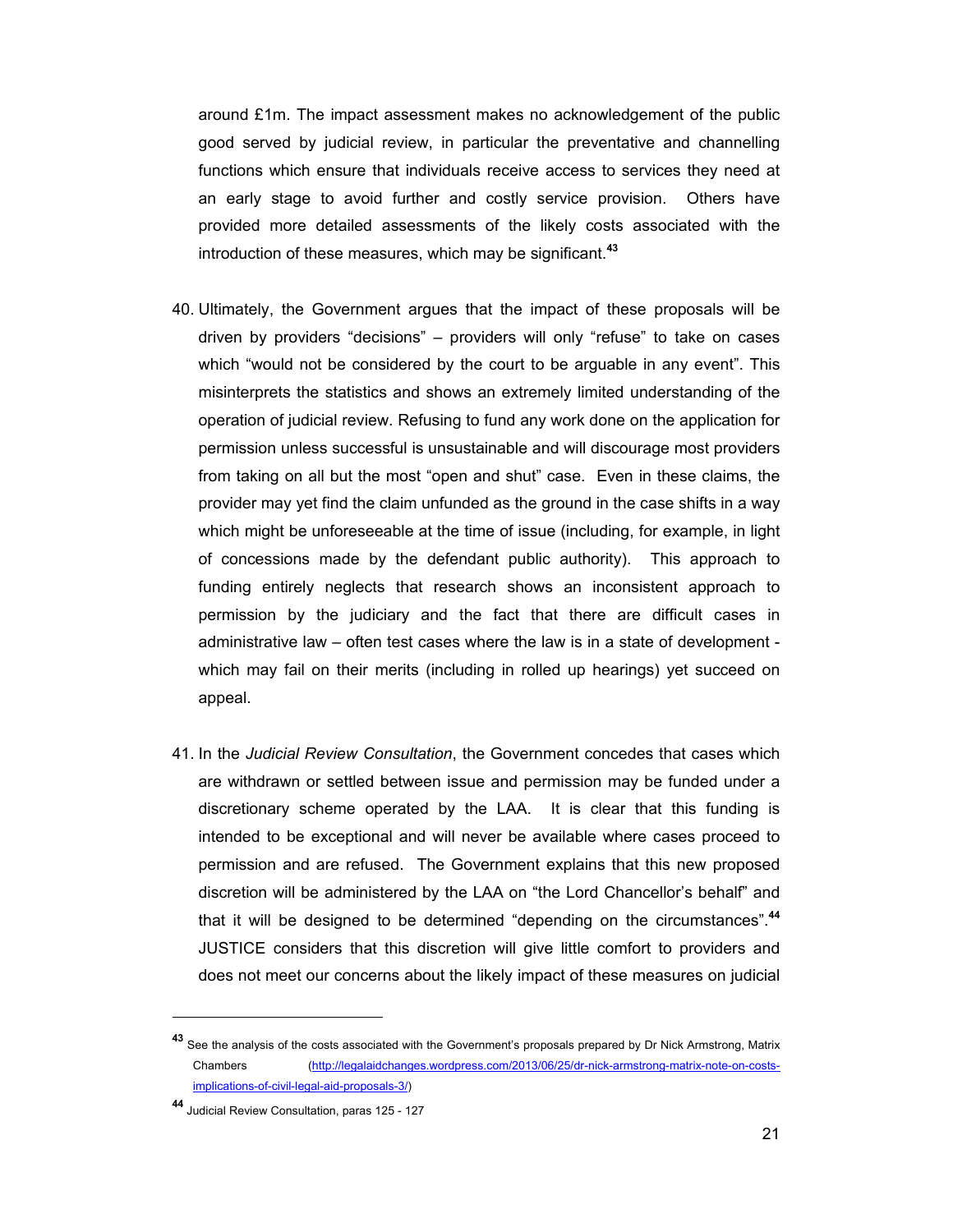review. We are particularly concerned that the language used in the consultation closely links the discretion to the function of the Lord Chancellor, who not only bears responsibility for these reforms, but may himself be the defendant in litigation brought where the exercise of this particular discretion is sought.

- 42. In short, these proposals will require all public lawyers to put the business risks of any claim before its merits. It remains our view that individuals with good claims that the State has acted unlawfully may be deprived of a remedy for want of representation. In any event, these proposals – combined with LASPO restrictions on access to publicly funded public law work – will seriously restrict the ability of practitioners to continue to provide services at all.
- 43. The Committee may wish to consider the proposed changes to legal aid for judicial review alongside the other proposals in the *Judicial Review Consultation*. These include restrictions on standing for third parties in public interest litigation and changes to the costs rules which appear designed to deter third party interventions in the public interest. As a package, these measures, whether by design or coincidence, would significantly restrict the importance of judicial review as a constitutional tool for the oversight of executive and administrative action.**<sup>45</sup>** This will reduce transparency, accountability and the promotion of responsible government, to the detriment of us all.

#### *Exceptional funding*

 $\overline{a}$ 

44. The Government has referred to the possibility under LASPO (Section 10) for individuals to apply for exceptional funding. This exception was provided, under pressure from members of both Houses to secure assistance in cases where legal aid is required by ECHR or EU law. By and large, the bulk of these claims were expected to be human rights claims which would otherwise be out of scope. We are concerned that members should not be easily misled by the operation of the exceptional funding "safety net". The provision for exceptional funding in LASPO came into force in April and is, as yet, largely untested. During the passage of LASPO, the Ministry estimated up to 8,000 claims in a year.**<sup>46</sup>** To July

**<sup>45</sup>** JUSTICE will produce a full, more detailed response to the Judicial Review Consultation in due course (the consultation closes on 1 November 2013).

**<sup>46</sup>** http://www.publiclawproject.org.uk/documents/Legal\_Aid\_Briefing\_PLP.pdf